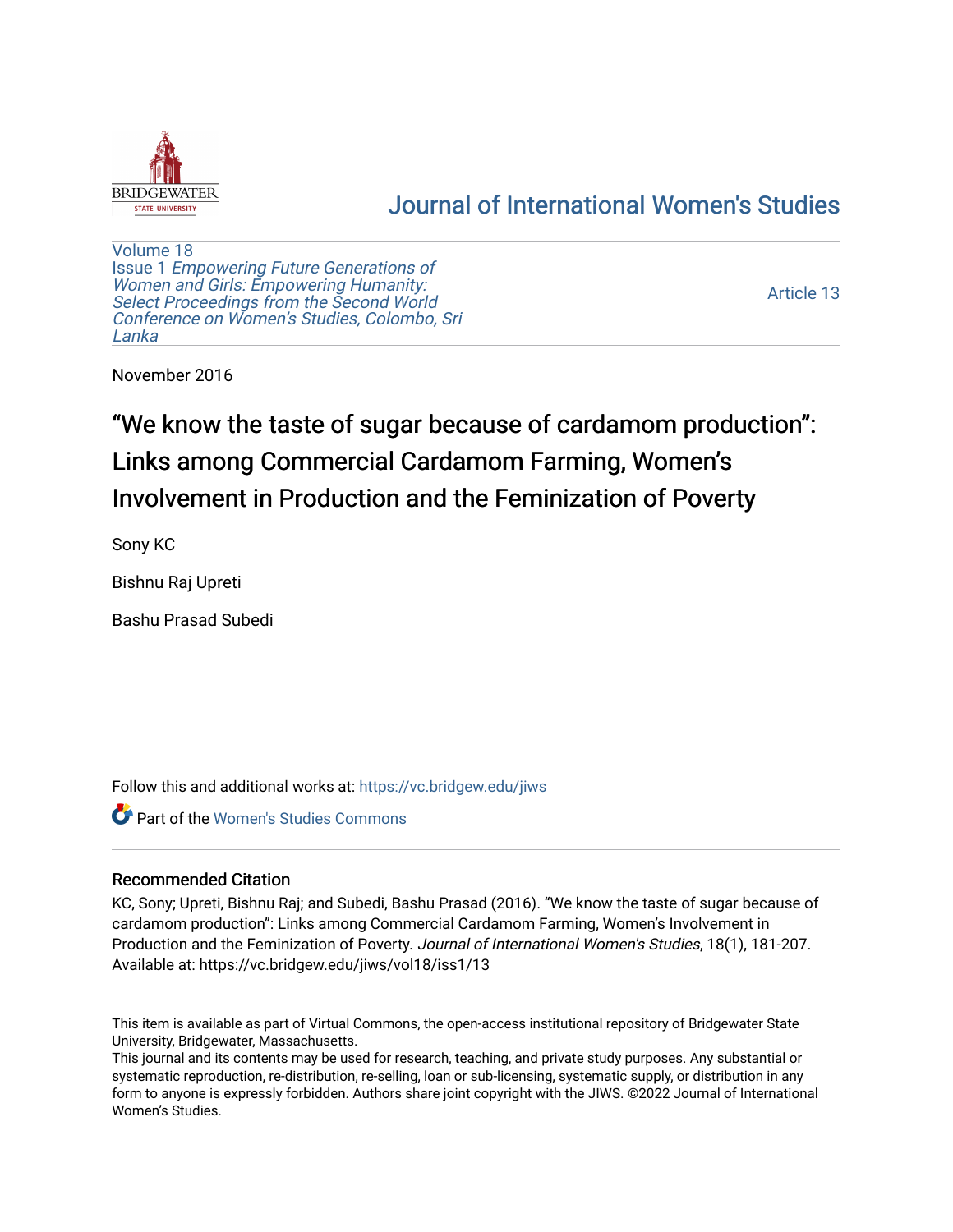#### KC et al.: Cardamom Farming and the Feminization of Poverty

This journal and its contents may be used for research, teaching and private study purposes. Any substantial or systematic reproduction, re-distribution, re-selling, loan or sub-licensing, systematic supply or distribution in any form to anyone is expressly forbidden. ©2016 Journal of International Women's Studies.

## *"We know the taste of sugar because of cardamom production"* **Links among Commercial Cardamom Farming, Women's Involvement in Production and the Feminization of Poverty[1](#page-1-0)**

By Sony KC<sup>[2](#page-1-1)</sup>, Bishnu Raj Upreti<sup>[3](#page-1-2)</sup>, and Bashu Prasad Subedi<sup>[4](#page-1-3)</sup>

#### **Abstract**

 $\overline{a}$ 

This paper analyses the impact of commercial cardamom farming on the livelihoods of women, revisiting the concept of the "feminization of poverty". For the analysis of cash crop farming in Eastern Nepal, both quantitative and qualitative approaches have been used. A quantitative survey was conducted in 513 households in Ilam district between November and December 2015 followed by qualitative data collection. A literature review on the feminization of poverty and cash crop farming has also been included. A descriptive data analysis has been conducted from the perspective of the feminization of poverty against the background of cash crop farming. The paper concludes that women of different ethnic backgrounds engaged in commercial cardamom farming have been able to improve their livelihoods, spend on their children's education, their family's health and invest in savings. For marginalized communities the impact is even more pronounced, as women have been able to step out of poverty. The high return from cardamom farming has changed the livelihood trajectories of these women. Engagement in cash crop farming has empowered women financially and socially through their visible participation in savings and community groups. This study also opens up pathways for further studies on issues of sustainable cardamom farming and its impact on women's livelihoods, particularly focusing on women and poverty. This study addresses that in developing or under-developed countries reliant on agriculture, their economic development can be improved if women's economic and social

<span id="page-1-0"></span><sup>1</sup> **Acknowledgment:** This research is a part of R4D, Research Project, Feminization of Agriculture, Transition and Rural Employment (FATE). The authors would like to acknowledge the entire FATE team for their direct and indirect support. The authors are grateful to the amicable people of Jirmale, without whom this research would not have been possible. We owe to the women of Jirmale who did not timid away to provide us the information despite their time constraints. And we owe deepest gratitude to the dedicated enumerators and the team from Nepal Centre for Contemporary Research (NCCR). This project involves the publication of several journal articles. Currently, two main articles have been prepared which were presented at the Second World Conference on Women in Sri Lanka. This article constitutes one of the two. The major gist of the project is to explore women's engagement and their economic and empowerment status in the process of transition from subsistence to commercial farming. Agricultural transition is a gradual process, and during such transition Nepal experienced a decade long armed conflict, which had an adverse effect in the market dimensions, as this paper indicates. The second paper, also published within this special issue of the JIWS specifically focuses on commercial cardamom as an export led cash crop, again examining women's engagement in this cash crop by exploring women's economic status, decision making power and their power to make use of their own income. Hence, each paper explores some dimension of women farmers in Nepal, one focusing on the post conflict scenario while the other examining their poverty status. <sup>2</sup> Miss KC is a PhD Scholar, currently conducting her PhD research under the FATE project. She is based in Kathmandu University, Department of Development Studies, School of Arts Nepal. She can be reached at [sonykayc@gmail.com](mailto:sonykayc@gmail.com) 3

<span id="page-1-2"></span><span id="page-1-1"></span><sup>&</sup>lt;sup>3</sup> Mr. Upreti is an Executive Director of Nepal Center for Contemporary Research (NCCR). He is the team leader of FATE project and a well-established senior researcher. He can be reached at **bupreti@gmail.com** <sup>4</sup> Mr. Subedi is a PhD Scholar at Kathmandu University, School of Education. He is currently a lead senior

<span id="page-1-3"></span>statistician at NCCR under FATE project. He can be reached at [basu@kusoed.edu.np](mailto:basu@kusoed.edu.np)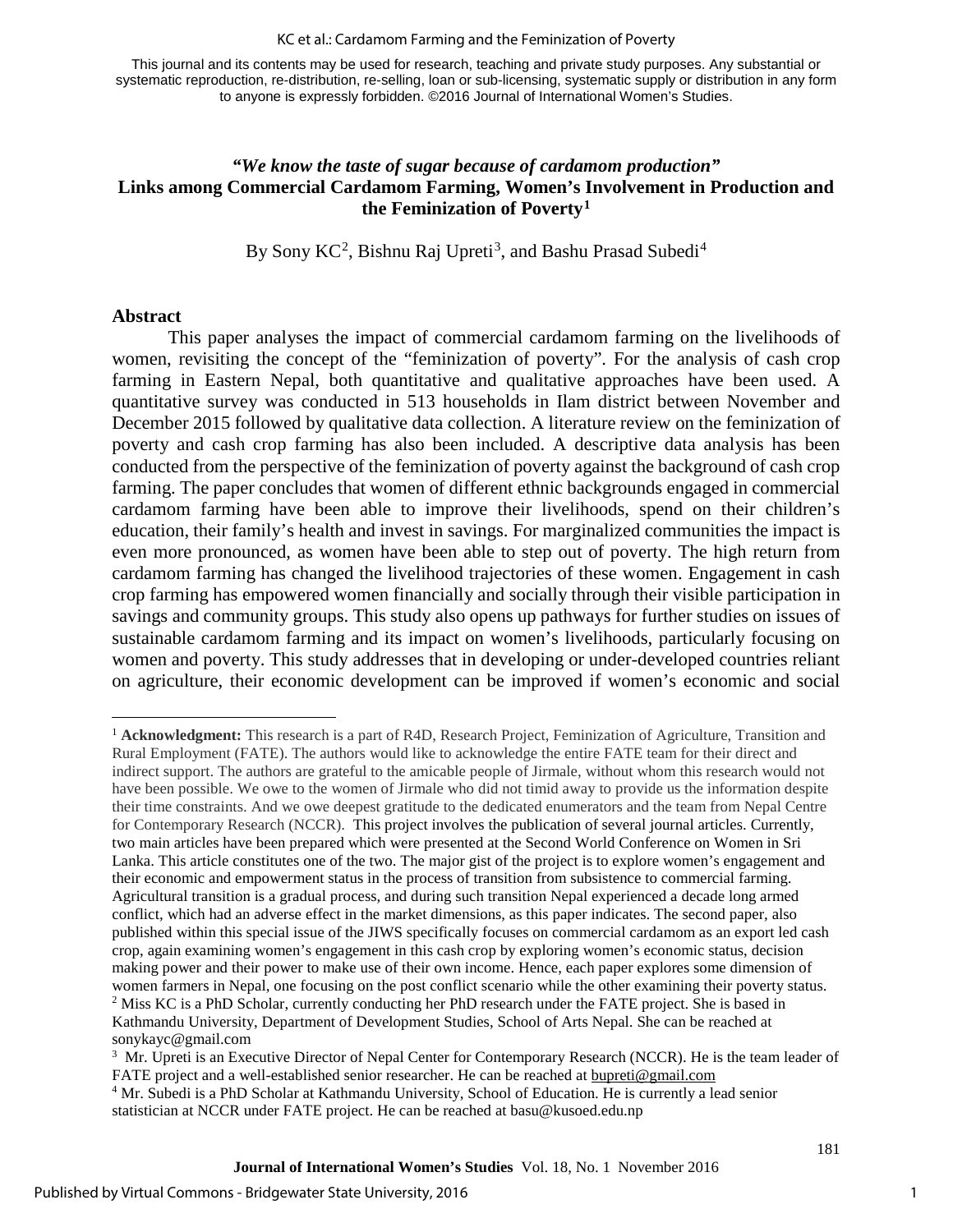conditions are understood and facilitated through policies inline with sustainable cash crop farming.

*Keywords:* Cardamom, Livelihoods, Nepal, Poverty, Women's empowerment

#### **Introduction**

Scientific studies demonstrate that the commercialization of agriculture is the key to economic development and poverty reduction in developing countries (Kristen et al 2012; Wiggins et al 2011). Enhancing peoples' participation in commodity based agricultural markets helps to reduce food insecurity and poverty (Omiti et al 2007). Cash crops produced for export contribute to livelihood improvement (Diao et al 2012). Hence, subsistence farming practices need to be transmuted to commercialization and export, following Africa's successful trend (Simmons 2003). This is because commercial products comparatively provide higher income to the poor (Cadot et al 2009), and help the rural poor to step out of poverty (World Bank 2008). Studies from China and South Africa reveal commercialization has led to increased income and household food consumption (see Baylis et al 2012; Hendriks and Msaki 2009). Commercialization, in this context means, the "ratio of percentage value marketed output to total farm production" (Bouis and Haddad 1990).

Agricultural commercialization leads to employment opportunities, mainly creating economic spaces for women, with improved livelihoods, increased participation and enhanced social standing in communities (Alam 2012; Kabeer 2012; WDR 2008). Ester Boserup highlighted women's visibility in the productive agriculture sector during the 1970s particularly bringing women's role and economic activities into the limelight (Boserup 1970). She highlighted the notion of women in development (WID) to show that women are key players in the agriculture sector; however, at the time of her writing their active participation had gone unnoticed by development "experts" to the detriment of development programs and projects. Empirical evidence shows small-scale women farmers in Guatemala, Kenya and other African countries have benefited economically through export led production (see Hamilton et al. 2002; Omosa 2002). Moreover, parts of Africa and Latin America have proved successful in establishing women as active participants of high value crops and commodity production (FAO 2012). In addition, women have been able to distinguish themselves in the agriculture sector as major contributors and producers of cash crops.

However, with the significant need to address the issues of both men and women, inclusive of their social and economic status and roles, the Gender and Development (GAD) perspective emerged in the 1980s. Despite better jobs and improved economic circumstances through a transition from subsistence to commercial farming, women's disadvantages in regards to roles, wages, land ownership, and employment conditions seem to persist across the globe (Razavi 2012; Li 2011; WB, FAO and IFAD 2009). Evidence from African territories shows men benefit more than women when it comes to production and marketing of both traditional and non-traditional crops (Fisher and Qaim 2012; Nijuk 2011; WB et al 2009). This could be supported by fact that rural women are deprived of education and training, which undermines their bargaining position or their ability to stand for their interest (Ajani and Igbokwe 2014; FAO 2011). On the positive side, a study of cocoa production in Ghana shows women were able to attain assets, mostly land, if they helped their husband in cocoa production (Quisumbing 2004).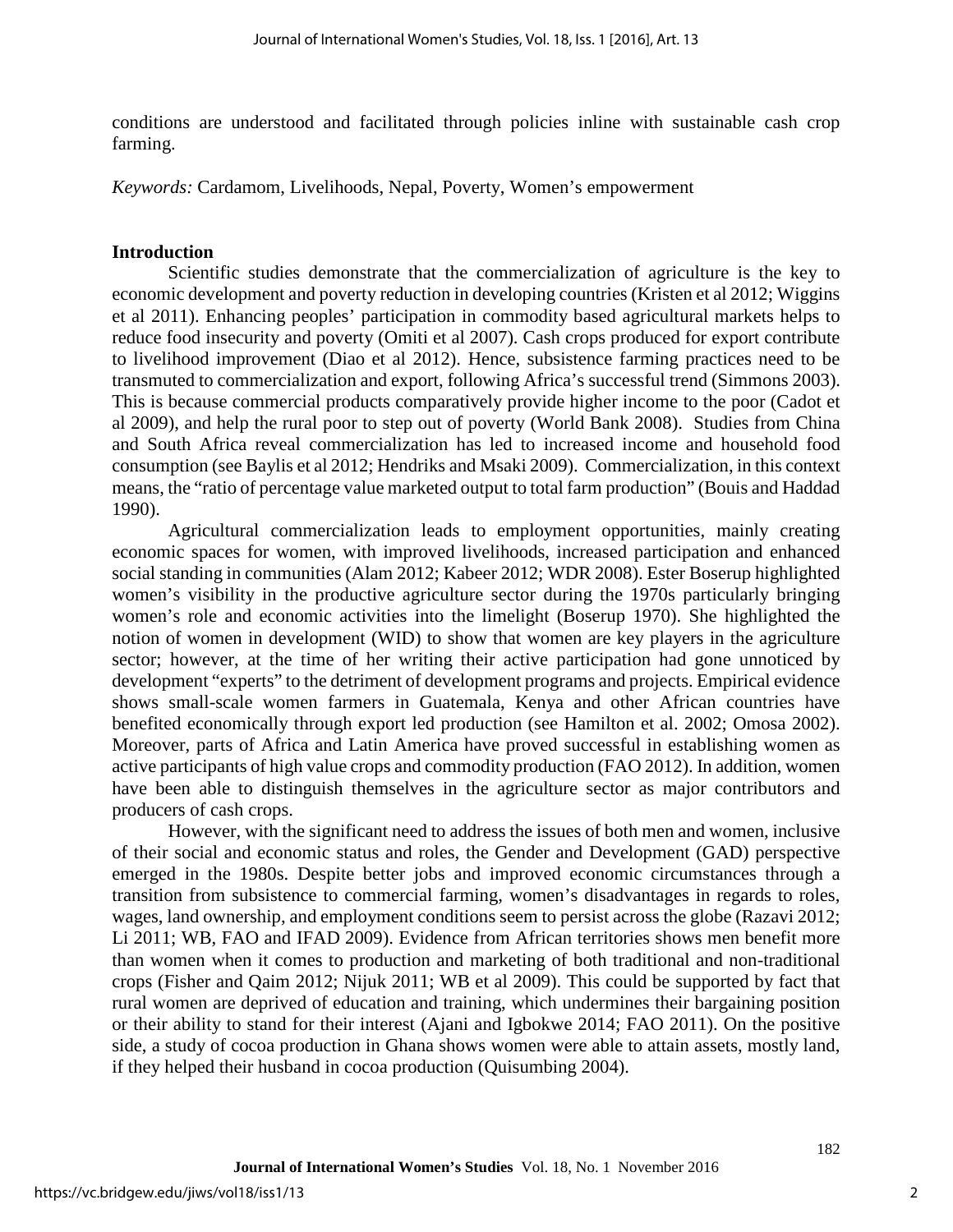The debate on the 'feminization of poverty,' a term coined by Pearce in 1978, addresses the issue of the differences in poverty levels between men and women, particularly addressing the developed world, including the United States. Evidence particularly from western countries shows that women are poorer than men (Medeiros and Costa 2008; Bradshaw et al 2003; Casper et al 1994). Medeiros and Costa (2008:4) refer to two main phenomena under which the feminization of poverty occurs. One, is the difference in poverty levels between men and women and another, is the difference in poverty levels between male-headed households and female-headed households.

Likewise, Chant (2010) finds three main observations from African nations as evidence of the feminization of poverty, where she compares the incomes of men and women as the main factors determining poverty. These observations are: i) increased gender disparities in the roles of men and women when it comes to work outside of home and domestic work, ii) increased disparity between men and women in their ability to make decisions and in their negotiating power, for example, negotiating about income at the household level, and iii) increased differences among men and women in terms of bargaining for individual needs, investment or even rewards (pp. 113- 114). However, less often debated are issues surrounding poverty levels among women of different groups, and most importantly, issues around gender and social difference, which is a typical situation for Nepal.

In this paper, the term feminization of poverty will be understood in terms of shifts in poverty levels among women of different ethnic groups, pertaining to their economic involvement in cardamom farming as their means of livelihoods. Moreover, this analysis is important vis-à-vis Chant's (2010) observations of African countries, as aforementioned: women's roles in cardamom farming and their livelihoods can contribute to knowledge about role disparity between men and women, where it exists. This study sheds light on the interplay of gender, ethnicity and poverty alleviation in relation to women's commercial farming.

In Nepal, 72.8 percent of economically active girls and women (age 10 and over) are engaged in agricultural work compared to the 60.2 per cent of boys and men (Ministry of Agriculture and Cooperation [MoAC], 2009). In rural Nepal, women contribute approximately 70 percent of labor in agriculture (Bhadra and Shah 2007). Women's engagement in the agricultural labor force increased to 48.1 per cent in 2001 from 36 per cent in 1982 (GoN 2009). This shows an increase in the feminization of agriculture. While agrarian Nepal is significantly dependent on agriculture for income and food, commercial high value crops have prominently contributed to the Nepalese economy through exports. Increased commercialization of cash crops has assisted small farmers by addressing food security (Gautam 2011; Sharma 1997). This means those small farmers who have much less land, are able to gain high returns by producing very few cash crops. If they produced subsistence crops alone in the small area of land they own, they would not be able to fulfill their food needs. This is because selling small quantities of subsistence goods would not give them high returns, which they could obtain by selling cash crops. With the amount made from cash crops, these farmers can not only buy rice from the nearby market, which is the staple food but also other necessities such as oil, salt and edible goods. Also, market-oriented products have contributed to the socio-economic development of farmers through increased income and graduation from poverty (Dahal et al 2009).

Among various high value crops produced in Nepal, Large Cardamom (*Amomum Subulatum Roxb*.) has become a valuable commodity for export since its commercialization in 1953. Cardamom farming first started in Ilam during the 19<sup>th</sup> century, when the Nepali laborers in Sikkim introduced this crop. This district had been the highest producer of cardamom for centuries,

3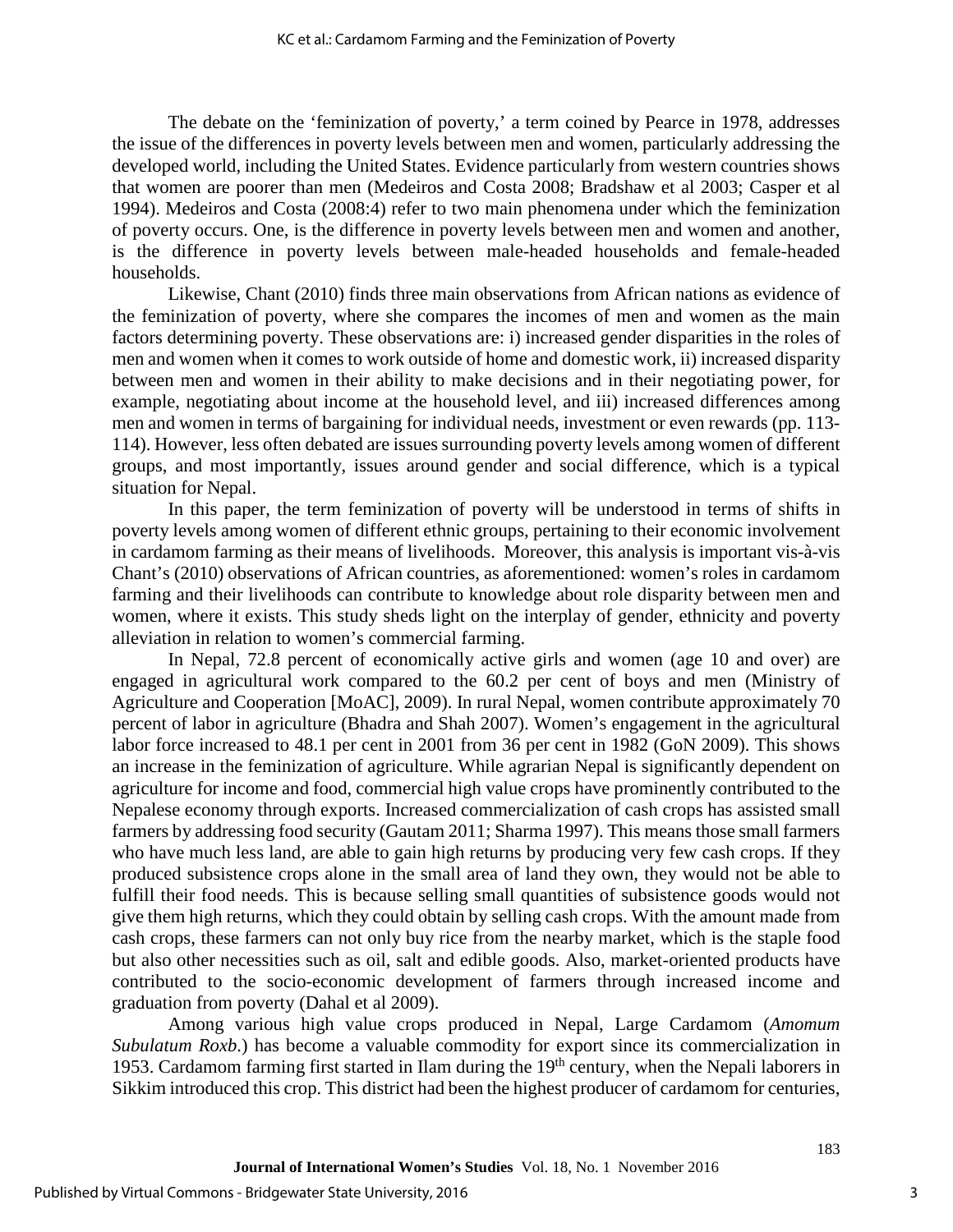covering almost all the VDCs. This district is also prominent for high production of tea, ginger, fruits, chilies and vegetables due to its favorable climatic conditions. In yhr year 2013, Ilam itself produced 45,894 metric tons of ginger with business of 3 billion 410 million; cardamom of 690 million; oranges of 30 million, kiwi of 14.4 million; honey of 13.2 million and chilies of 160.1 million (Bhattarai 2014).

In recent years, there has been an increase in the demand for cardamom for export across Nepal. According to the latest data reports, in 2012/2013, Nepal produced 5763 Metric Tons (MT) of large cardamom of Rs 2528 million, thus becoming the largest producer of cardamom across the globe (Ministry of Agricultural Development [MoAD] 2015). Cultivating large cardamom for export can help alleviate poverty by bolstering the national economy and elevating the livelihoods of the poor and marginalized (Environment Conservation and Development Forum [ECDF] 2008). Cardamom production is effective in the eastern mid-hills creating employment for rural people. Though there is no concrete data on the number of people engaged in cardamom farming, estimates show that about 25,000 households in Ilam, Taplejung and Panchthar are involved in cardamom farming, while, the figure is 67,000 households across Nepal (Karobar news 2014). Around 6 percent of the total population (27.8 million) of Nepal lives in the eastern mid-hills (Central Bureau of Statistics [CBS] 2014).



## **Figure 1: Map showing Ilam, Taplejung and Panchthar districts**

*Source: Google Maps with adjustments* 

Commercialization of cardamom has no doubt contributed to the nation's economy. However, there is a paucity of research on the impact of cardamom farming in the lives of farmers. Moreover, there is a research gap in gender relations, pertaining to the division of labor of men and women in cardamom farming, as evidence only reflects on women's active engagement in cash crops farming (see Chapagain 2011; Karki et al 2009) without reflecting their roles. Additionally, the issue of women's engagement in cardamom farming for income and its impact in their livelihoods, particularly in relation to different ethnic groups, is nuanced.

This paper contributes to a growing body of empirical research exploring the relationship between women's engagement in cash crop farming and the feminization of poverty, by filling in knowledge gaps through a case study of Nepal's cardamom commercial farming. It employs mixed methods to address the following objectives: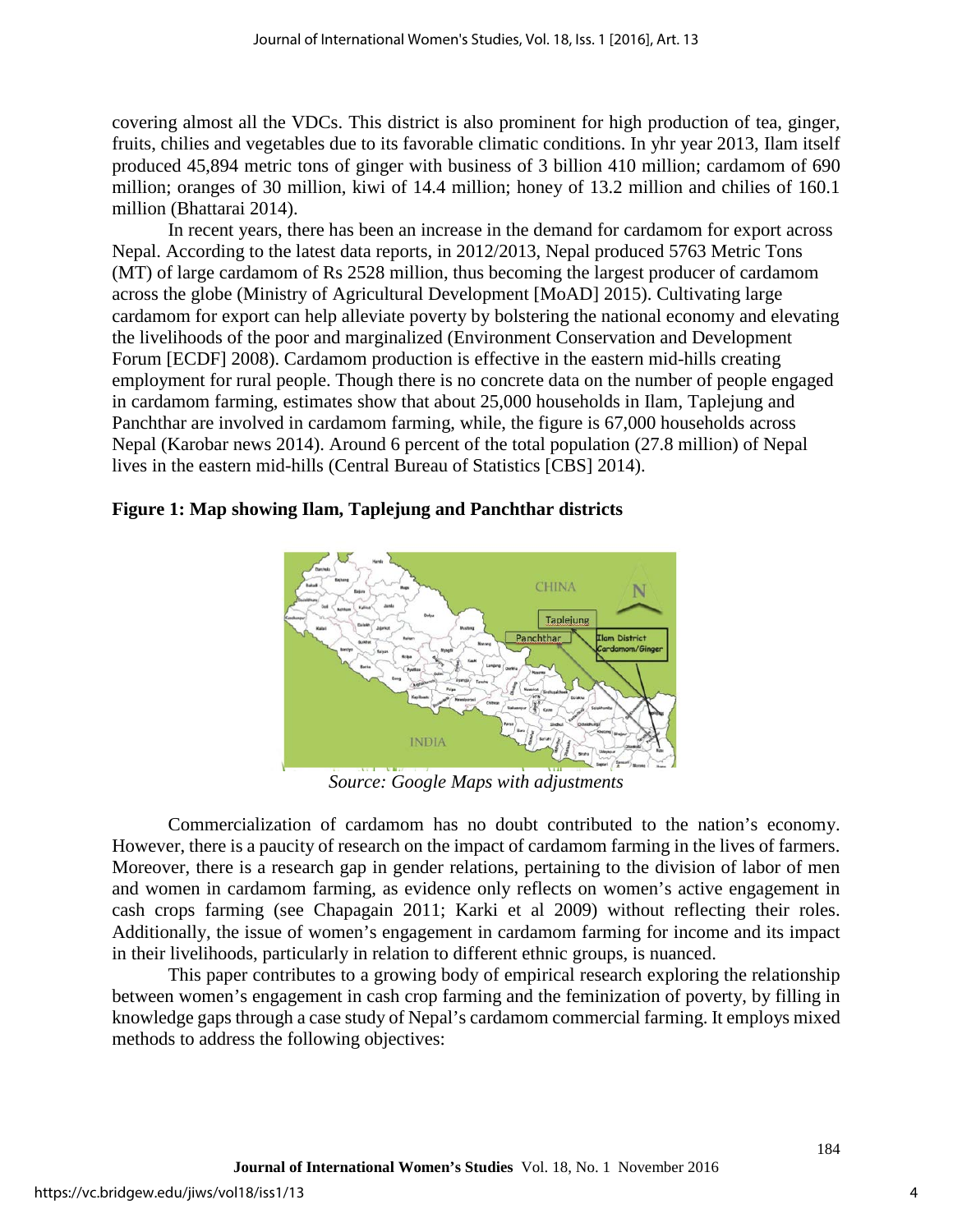- i. to examine women's engagement in commercial cardamom farming,
- ii. to assess the impact of cardamom farming in the livelihoods of women, distinguishing among women of distinct ethnic groups,
- iii. to identify the relationship between cardamom farming and feminization of poverty.

We hypothesize that women's engagement in commercial cardamom farming improves their livelihoods and contributes to poverty reduction through income generation. In this paper, women's engagement in cardamom farming will be assessed through the lens of the feminization of poverty. We achieve this by examining women's economic status and comparing it to that of men, to determine whether or not there are disparities in the roles in economic activity; income, and negotiations of income for household use; decision-making to choose roles and the bargaining power and cultural barriers that restrain women, for example, in selecting their economic activities or roles. We regard these indicators as the foundation of gender equality or disparities. More specifically, this paper will compare changes in livelihoods as a result of commercialized farming for different social groups.

Nepal holds a centuries-old unique caste and ethnic history. There are four main castes or ethnic groups with sub-castes. The four main caste stratifications are known as Brahmin, Chhetri, Vaisya and Sudras. The Brahmins are well known as priests; Chhetri's as warriors; Vaisya's as merchants and Sudras as lower class or untouchable groups (Subedi 2010). Under these four castes are various sub-castes.

A brief background will assist readers in contextualizing the ethnic/caste impacts that we discuss later in the paper. The Malla dynasty Kings ruled over Kathmandu, Bhaktapur and Lalitpur. It was during this time that King Jayastithi Malla (1380-1394) initiated the caste system in the Kathmandu Valley. He assigned different statuses and roles to the 64 castes based on their hierarchy (Bennet et al 2008). The Kiranti Kings ruled over western Nepal. Both the Mallas and Kiratis fall under Vaisya caste. The Malla fall under Newari ethnic group while the Kirants fall under Janjatis or indigenous groups. The Newars are considered the original inhabitants of Kathmandu, Bhaktapur and Lalitpur.

The Sudras, also known as Dalits are considered untouchables and are known by their occupational groups such as tailors, sweepers and Badis or prostitutes. These are the marginalized groups who are categorized as the Hill Dalits or the Terai Dalits. Apart from the Sudras being the untouchable groups, there are also untouchable groups based within the Janjatis or the Newari caste as well, who are not Dalits but there is nonetheless a hierarchy within these ethnic groups.

In Nepal, the Dalits and Janjatis have been considered a marginalized group, deprived of services and various rights while the Brahmins and Chhetris have been considered the educated and knowledgeable people with higher standings and jobs in the society. However, with the end of the monarchy, ruled by Ranas (1856-1951) and Shahs (1951-2008), under the attempt of the Maoists (1996-2008), the issue of untouchability and rights to marginalized people became visible. Moreover, Nepal was no longer under the monarchy but instead a Federal Democratic Republic. Providing equality to marginalized and disadvantaged groups and framing non-discriminatory policies became the major agenda in the political debate, particularly during the insurgency and post-insurgency periods.

This paper is structured in four parts. Part one is the introduction section, which introduces commercialization, and its impact on farmers, particularly on women, by drawing from the literatures. The second part discusses the research methodology; part three identifies the findings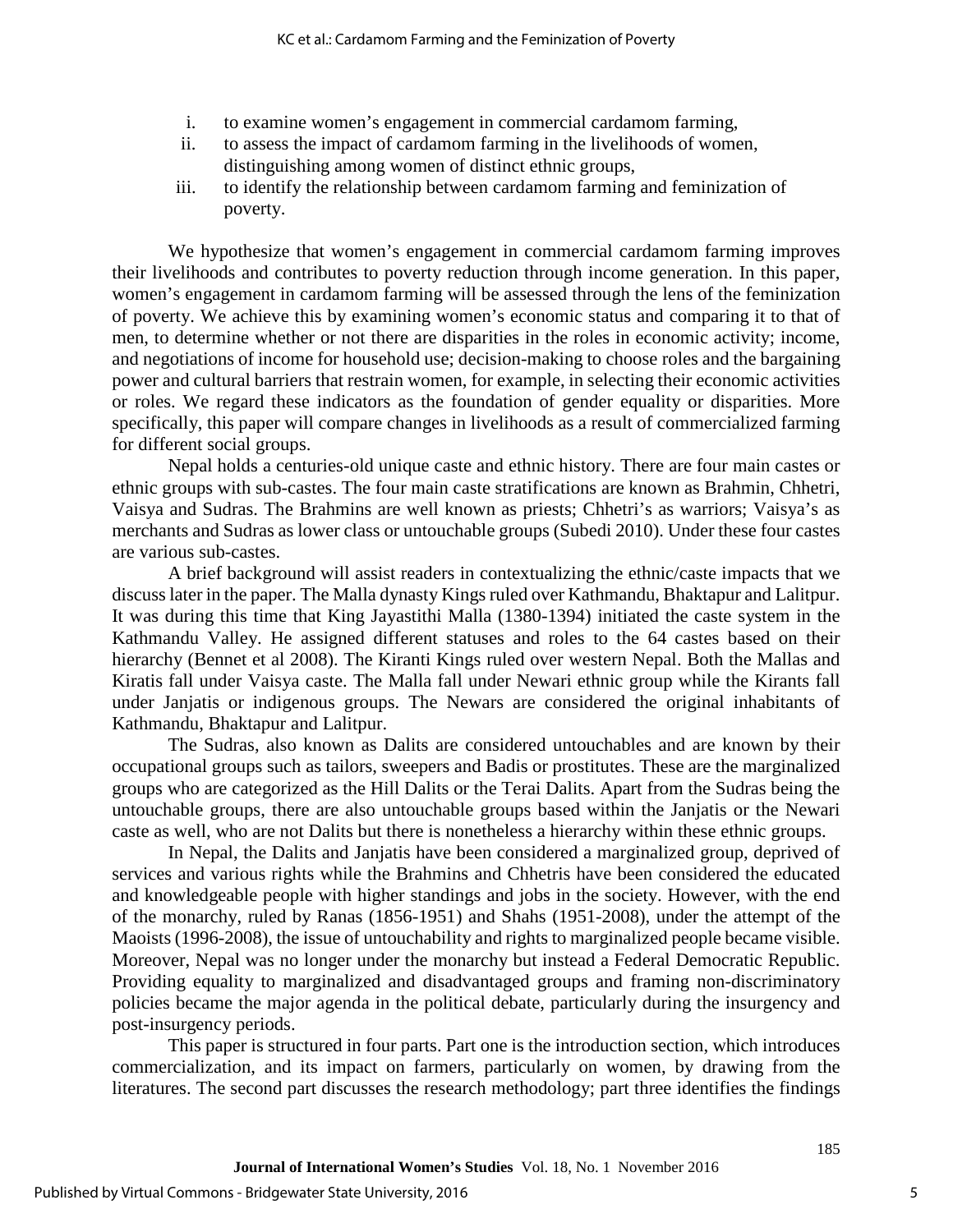and analysis based on the objectives. Finally, the paper concludes by discussing the impact of commercial cardamom farming on women.

## **Methodology**

The study was carried out in the Ilam district in the eastern hills of Nepal. Ilam lies about 600 kilometers (km) East of Kathmandu. The district covers an area of 1,703 square kilometers (kms) and has a population of 290,254. There are 48 Village Development Committees (VDCs) and one municipality in Ilam. The major ethnicity of this district is Rai followed by Brahmin, Limbus, Tamangs and Chhetri (CBS 2011).

To carry out this study a mixed method-framework has been applied. The use of mixed methods helps create evidence that only one method cannot address, as one method complements the other (Creswell et al 2006). For the particular problem addressed in this paper, the authors added a quantitative strand within a qualitative design. Quantitative design, prepared through a multi-stage sampling strategy (see Fig. 3) followed by a survey questionnaire, has been added to enhance the overall design of the research, with aim of maintaining a database on the subject matter (Creswell and Plano Clark, 2011). The survey questionnaire had two parts: the first part was related to household information and in the second, there were questions related to individual heads of the family. Regarding the first part of the questionnaire, data were obtained from 513 male or female respondents from the household. Using the second part of the questionnaire, 439 male and 475 females were surveyed to obtain data. Technically, these numbers would have been 513 males and females, but not all households had men and women present at the time of the survey.

In single-headed households, a questionnaire (part A and B) was administered to available respondents. Also, some households only had a male or female respondent during the time of the survey, either due to temporary or permanent migration. Moreover, a few households had disabled members; particularly speech and hearing impaired individuals who could not participate in the survey. In such cases, the available respondent was interviewed.

## **Figure 2: Map of Ilam District, VDC wise and Study Site**



*Source: Google Maps adapted*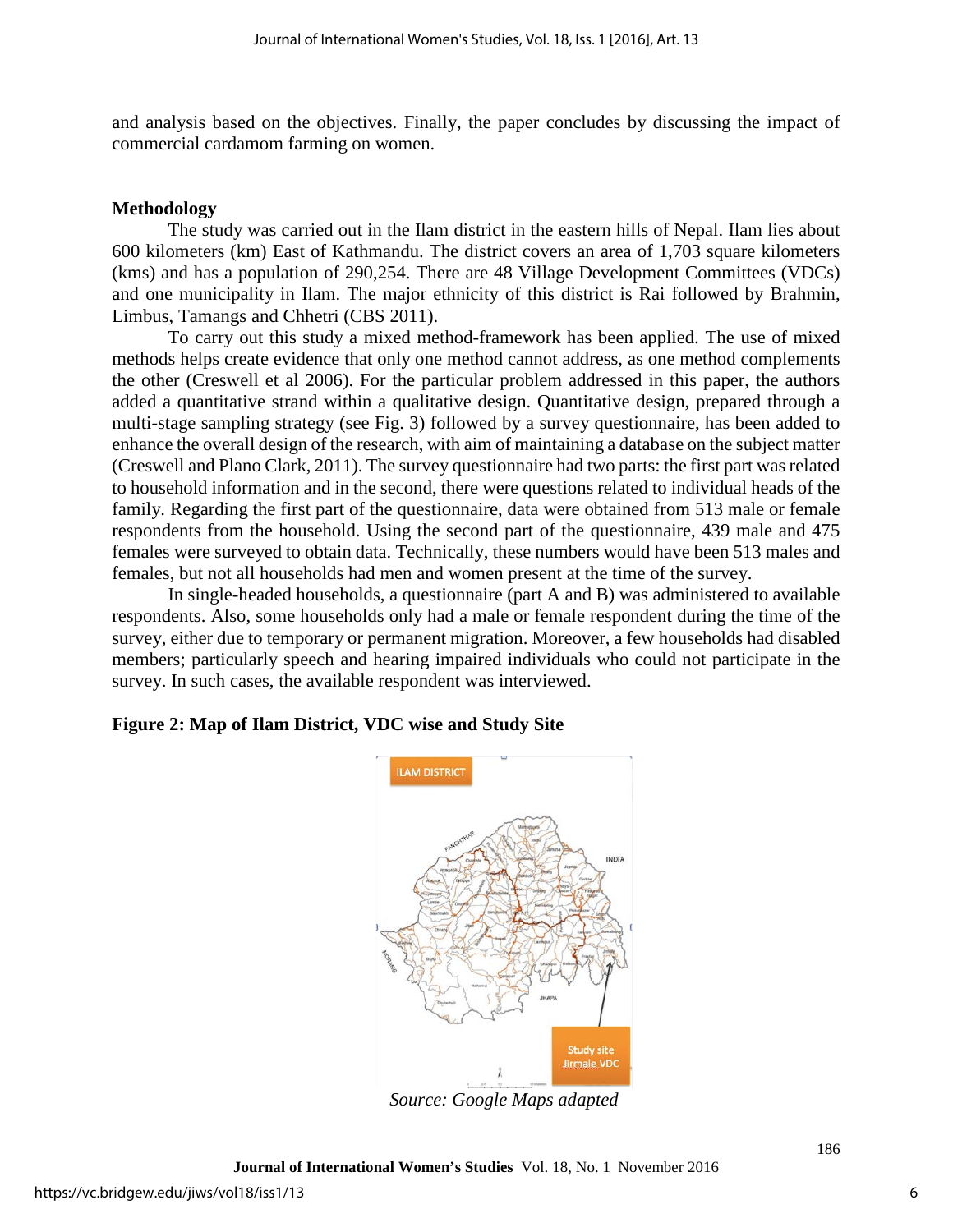At the micro-level, the Jirmale Village Development Committee (VDC) of Ilam was purposively selected due to its high production of cash crops such as cardamom and ginger. The Jirmale VDC has 1069 households (CBS 2012). Out of 1069 households, about 300 households of ward no 1, 2, and 3 have been engaging in producing Cardamom/Ginger. A household list of Cardamom/Ginger growers and non-growers was not available in the VDC. The ward level profile published by the CBS is limited to listing the number of households in each ward. Since it was difficult to create a sampling frame of households to apply a simple random or systematic random sampling for selection, a multistage sampling (Collins 2010) strategy was proposed for the study. The following flow chart clarifies the multistage sampling strategy.

## **Figure 3: Multi-stage Sampling Strategy**



## *Source: Authors 2016*

For the qualitative study, in-depth interviews (IDI) and focus group discussions (FGD) were employed in randomly selected households of different ethnic groups from the wards. IDI was used to gather data that would permit participants to express what they could not during the quantitative survey. Also, IDI supported the quantitative data by producing reliable and comparable data. Twenty-four interviews were conducted with small cardamom farmers in Jirmale VDC. Similarly, FGD was applied to gather a varied range of concentrated data through various respondents and to explore the similarities or differences in experiences of this wide dataset engaged in large cardamom farming.

The households for IDI was selected based on information screening from the quantitative survey and the importance of information required for the study. For the in-depth interviews, questions on the use of income such as "how do you make use of your income?; who makes decisions about the use of the income, you or your spouse or other family members?; questions on participation in institutions such as "what motivated you to become a part of the institution you are involved in?; how has it helped your daily life?; what are your expectations from the institution." Similar questions were asked for the in-depth interview.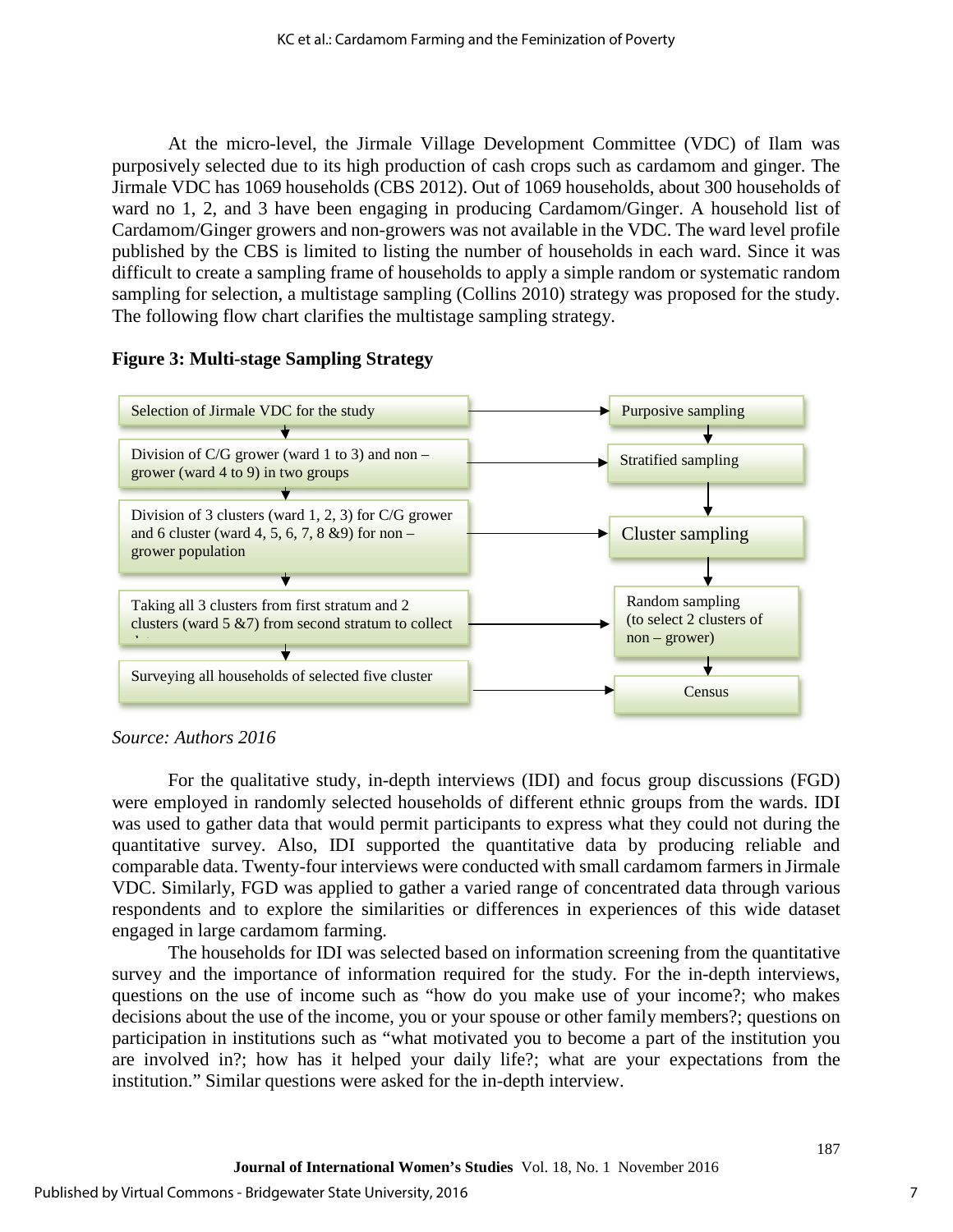Focus group discussions were carried out to understand the overall impact of cardamom farming in the lives of people in the study areas along with the changes experienced over the years. A total of three FGD meetings were conducted. One FGD was held with a homogenous farming group including all women performing various roles in large cardamom farming. These women, however came from various ethnic groups, represented different ages, education levels and marital status. One FGD was held with a heterogeneous group including men and women engaged in large cardamom farming. They were also representative of different ethnic groups, ages, education levels and marital status. One FGD was held with stakeholders engaged in large cardamom trading, policymaking or representative of large cardamom institutions. These stakeholders were heterogeneous in terms of their gender, age, ethnic group and education. In the focus group discussions, questions such as, "how is the situation of different ethnic groups in this village and how has it changed over the years?, "has it changed with the transition in farming status from subsistence to commercial farming?", "how about the situation of men and women in the same context?" has it changed?".

The interviews concluded after meeting a saturation point when responses to questions were obtained, meeting the objectives and themes of the study (Glaser and Strauss 1967). Moreover, the qualitative interviews were also timed and given an hour to an hour and half; hence, the interviews had to be concluded given the time limit.

#### **Results**

#### *Agricultural Transition from Subsistence to Commercial Farming in Jirmale*

The agricultural practices of Jirmale VDC show a profound transition from subsistence to commercial farming systems over centuries. Between 1903 and 1950, when Nepal was under the Rana regime, the major subsistence crop cultivated was local maize and millet. Households cultivated maize and millet in their *khet* (farmland that requires intense and continuous irrigation) and produced vegetables such as carrots, spinach and greens, chillies, black lentils and fruit such as oranges in their *bari* (land that does not require irrigation). Very few households produced rice due to lack of irrigation. Rice, cultivated or bought from other households, was stored in a bamboo basket and was cooked for guests. Rice farming became a major plantation crop for households only in 1943. But the harvests were not sold in the market but used for household consumption.

In the midst of practicing rice farming, ginger was introduced into this village during the 1960s, and became commercial in 1981. Production increased significantly by 30 percent between 1983 and 1993. The value of ginger was high and the export market, India, had a huge demand for this crop. During the process of ginger farming, rice cultivation lost its value. Also, households started substituting their vegetable gardens with ginger. Unfortunately, farmers noticed a decline in ginger production due to disease early in 2000 and by 2005 there was no ginger for commercial use. Today (2016), very few households, particularly the Rai community plant ginger in a very small area for religious purpose.

In 1984, a villager brought a cardamom sapling to Salakpur village (wards 1, 2 and 3) of Jirmale from Darjeeling, India. During that time Darjeeling was going through political unrest and Nepalese in Darjeeling migrated back to Nepal. After a few years, locals started planting cardamom saplings. In 1995, the first batch of cardamom from Salakpur was sold in a local market. By 2003, cardamom commercialization had taken over Salakpur and other wards of Jirmale. By this time more than 95 percent of farmers had substituted their rice farms (khet), vegetable and ginger farms (bari) with cardamom and were growing oranges as a shed for cardamom.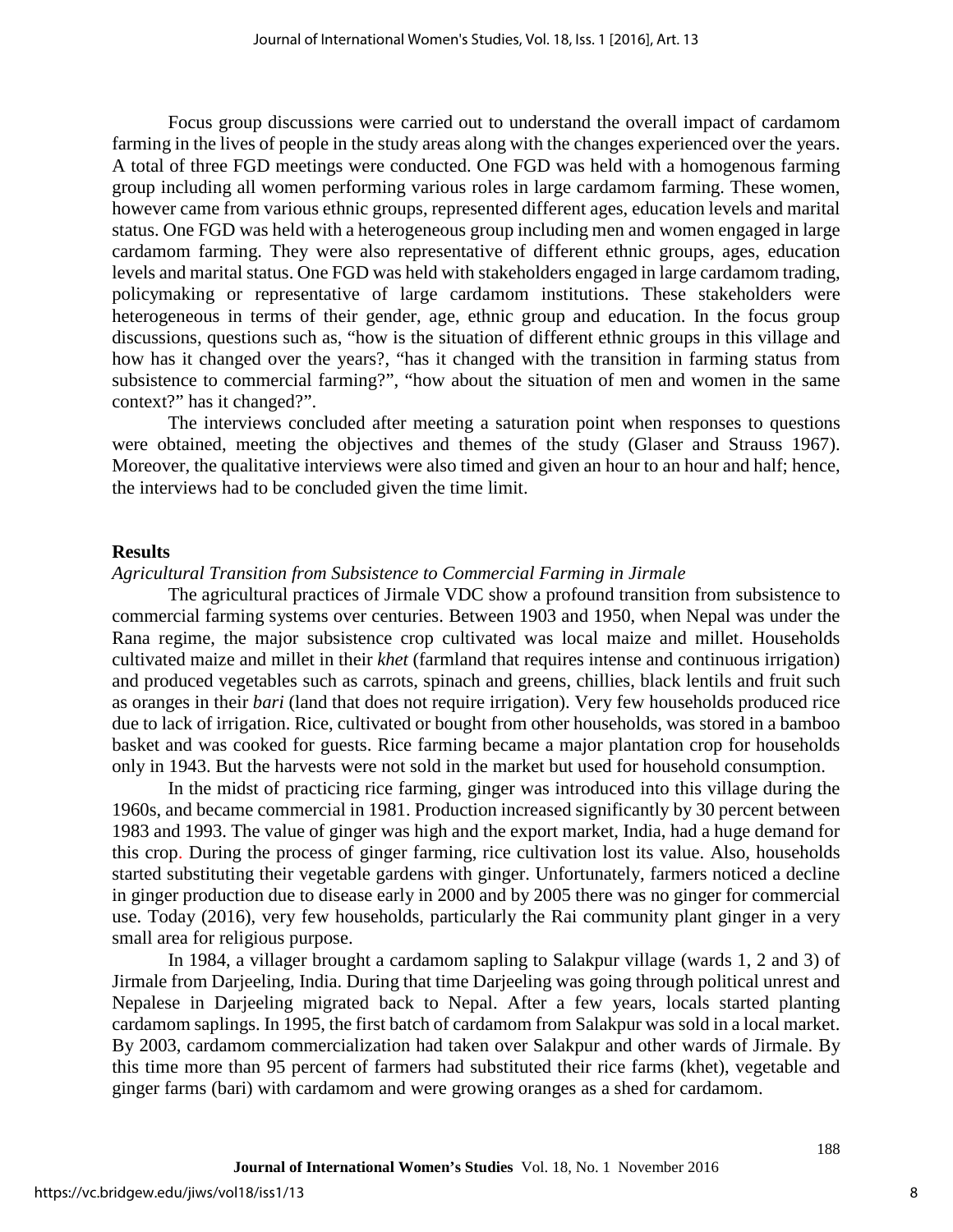For the past 13 years, Salakpur has been a major producer of cardamom obtaining high revenue. Interestingly, the transition has become so significant that a majority of households has given up subsistence vegetable farming. This is because of the high return. For example, 1 kg of cardamom costs Rs. 2200 (USD 20.5), which is one of the most expensive cash crops in the country.

At present, agriculture still is the main occupation of the majority of people in Jirmale. Very few people are engaged in other types of economic activities such as teaching or government service.

## *Ethnic Groups in Jirmale*

In Jirmale, the majority of people consist of indigenous groups comprised of ethnicities including Rai, Tamang, Magar, Gurung, Lepcha and Newars. More specifically, Jirmale is well known for the residency of Rai and Tamang peoples. Interestingly, marginalized groups, that is, the Dalits, are also visible in this VDC. The representation of Brahmin and Chhetri, however, is nominal in Jirmale. This analysis of this paper is based on indigenous groups, the Dalits and Brahmin and Chhetri.

## **Figure 4: Households in Jirmale by Ethnic Groups**



*Source: Field Survey 2015* 

Moreover, based on the quantitative survey, the study site includes a significant number of households were headed by women of different ethnic groups. Of the 513 HHs, 306 (59.6%) respondents were male and 207 (40.4%) respondents were female. Moreover, respondents reported that 219 HHs (42.7%) were both male and female headed, 215 HHs (41.9%) were male headed, and 79 HHs (15.4%) were female headed. Also, in the 513 HHs, the total recorded households' members were 2068 of which 1045 were male and 1023 were female.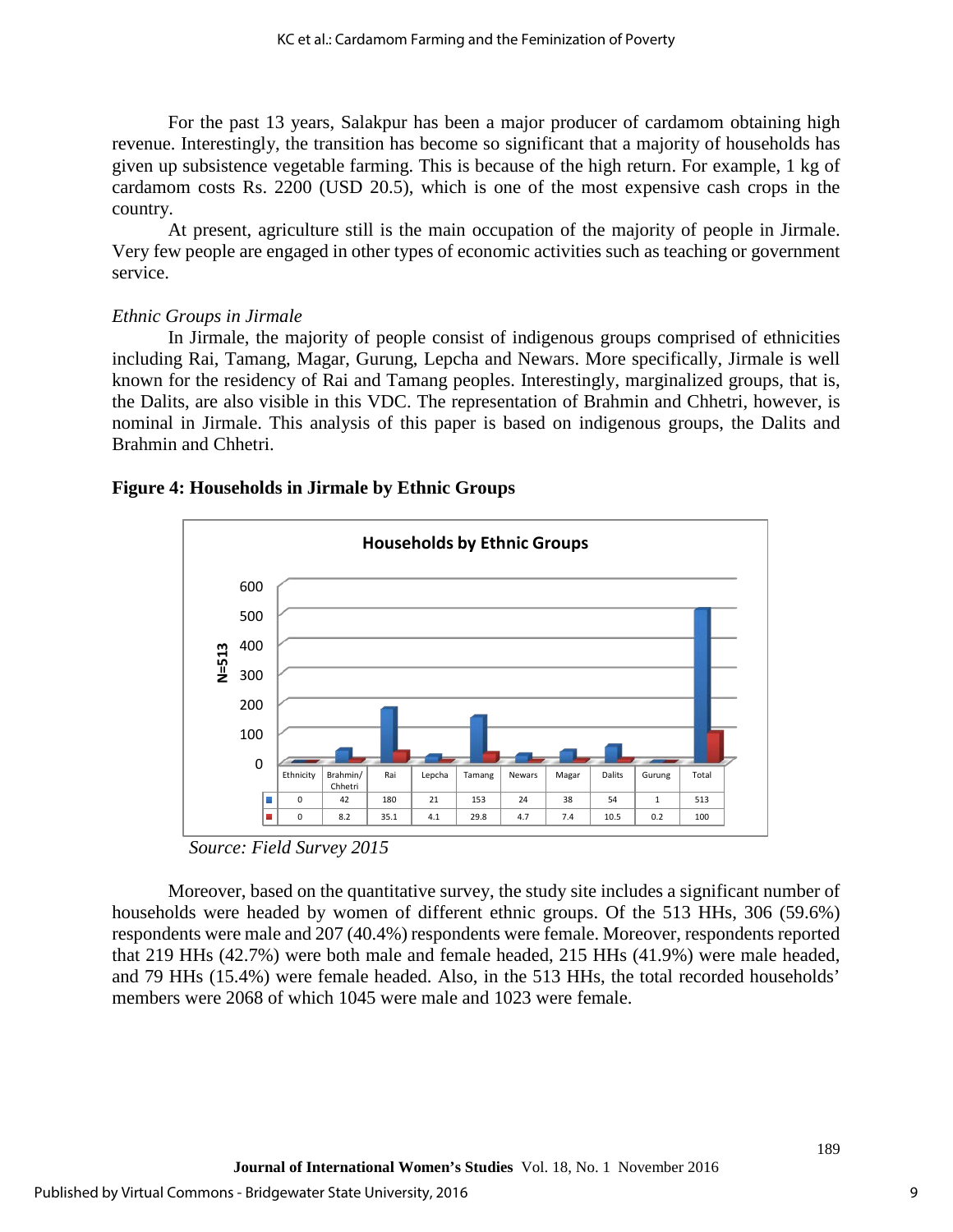| Ethnicity       | Number of Female Headed Households |
|-----------------|------------------------------------|
| Brahmin/Chhetri | 5(6.3)                             |
| Rai             | 34(44.7)                           |
| Lepcha          | 5(6.6)                             |
| Tamang          | 21(27.6)                           |
| <b>Newars</b>   | 3(4.0)                             |
| Others (Dalits) | 11(14.5)                           |
| Total           | 79 (100.0)                         |

| Table 1: Female Headed Households by Ethnicity |  |  |  |  |
|------------------------------------------------|--|--|--|--|
|------------------------------------------------|--|--|--|--|

*Source: Field Survey 2015* 

Traditionally, though unrecorded, it is believed that male-headed households, particularly from Brahmin/Chhetri households, have dominated Nepal for a long time. The national data shows 28.2% female-headed households in 2011 (WB 2015). Though there is a lack of disaggregated national data on female-headed households by ethnic groups, it is interesting to know that in Jirmale there is a significant number of household headed by females from different ethnic groups  $(N=79)$ . The majority of households were from indigenous groups also termed Janjatis  $(N=63, 63)$ 83%) classified as Rai, Tamang, Newars and Lepcha. Other major ethnic groups include the marginalized ethnic groups or the Dalits ( $N = 11$ , 14.5%). The national data shows major ethnic groups in Ilam are Rai and Limbu followed by Brahmin and Chhetri and other indigenous groups such as Tamangs, Magars and Newars (GoN, NPC and CBS 2014a). In Jirmale VDC, the major ethnic groups are Rai followed by Tamang, Newar, Kami (Dalit), Limbu, Chhetri and Brahmins (GoN, NPC and CBS 2014b).

| Crops                | Land cultivated by HH |                          |                          | Number of                |                          |           |
|----------------------|-----------------------|--------------------------|--------------------------|--------------------------|--------------------------|-----------|
|                      | 0.25<br><b>Below</b>  | $0.25 - 0.5$             | $0.5 - 0.75$             | $0.75 - 1.0$             | $1 +$                    | <b>HH</b> |
|                      | Hector                | Hector                   | Hector                   | Hector                   | Hector                   | $N = 513$ |
| <b>Broom Grass</b>   | 166(41.1)             | 114(28.2)                | 70(17.3)                 | 27(6.7)                  | 27(6.7)                  | 404(78.8) |
| Cardamom             | 192(59.6)             | 76(23.6)                 | 33(10.2)                 | 9(2.8)                   | 12(3.7)                  | 322(62.8) |
| Oranges              | 56(53.8)              | 37(35.6)                 | 5(4.8)                   | 6(5.8)                   |                          | 104(20.3) |
| <b>Beetle Nuts</b>   | 63(80.8)              | 13(167)                  | 2(2.6)                   |                          |                          | 78(15.2)  |
| Vegetable<br>Farming | 44(80.0)              | 10(18.2)                 | 1(1.8)                   | $\overline{\phantom{a}}$ |                          | 55(10.7)  |
| Ginger               | 13(86.7)              | 2(13.3)                  |                          |                          |                          | 15(2.9)   |
| Tea                  | 4(80.0)               | 1(20.0)                  | $\overline{\phantom{a}}$ | $\overline{\phantom{0}}$ | $\overline{\phantom{0}}$ | 5(1.0)    |
| Maize                | 3(100.0)              | $\overline{\phantom{0}}$ | $\overline{\phantom{a}}$ | $\overline{\phantom{0}}$ |                          | 3(0.6)    |
| Paddy                |                       | 1(100.0)                 |                          |                          |                          | 1(0.2)    |

**Table 2: Main crops cultivated by Households during last year (2014)** 

*Source: Field Survey 2015* 

The table above reveals cardamom as the second largest crop in Jirmale, following beetle nut. However, cardamom is viewed as the major source of income due to its high returns. The majority of households (60%;  $N = 192$ ) had below 0.25 hectares of land for cardamom production. Most Dalit households and indigenous groups fell in this category. Despite having small pieces of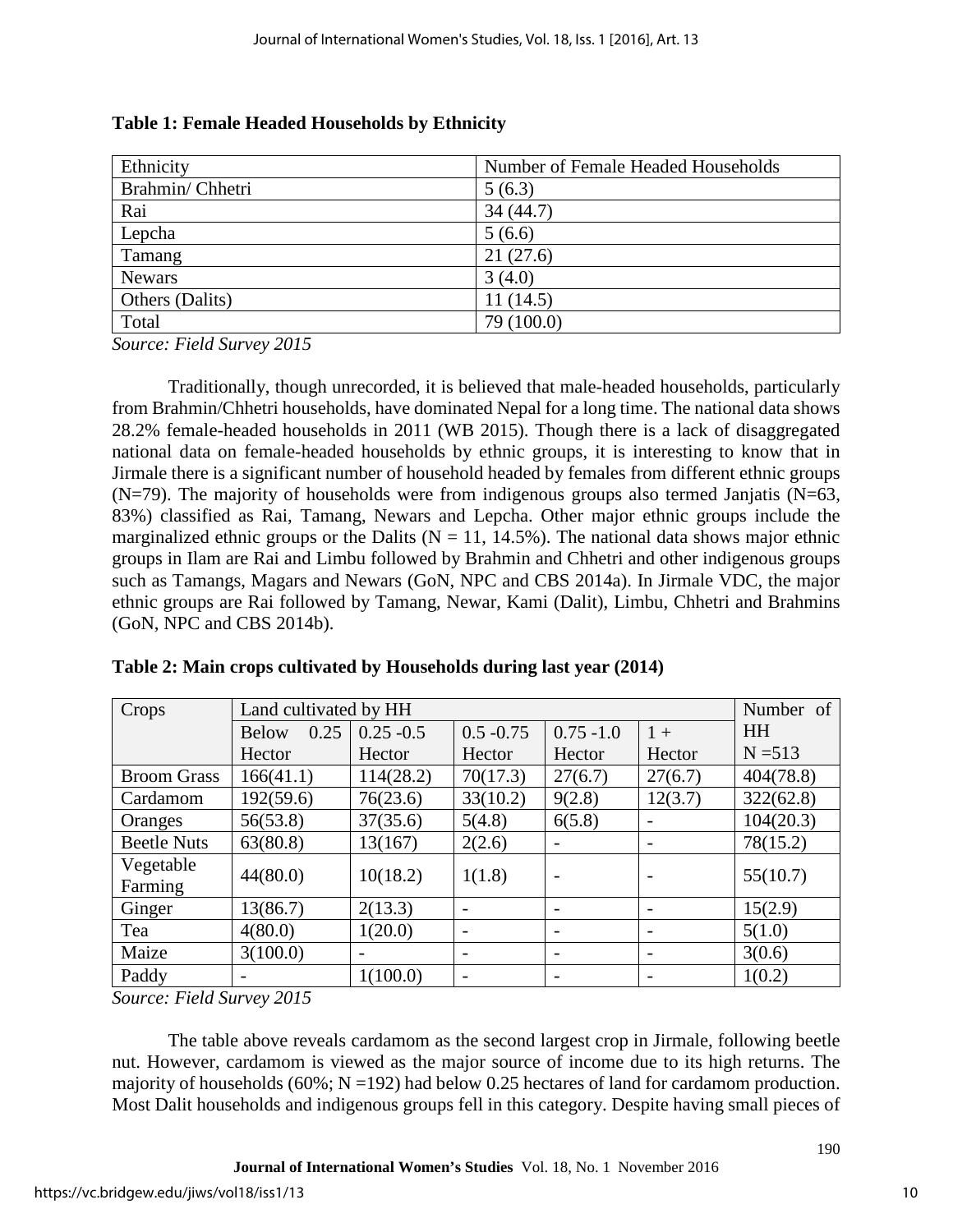land, these households obtained significant returns from cardamom farming. The return from cardamom was crucial in meeting the needs if compared with cultivation of other crops with less value than cardamom.

Overall, on the basis of the qualitative and quantitative information obtained in the field linkages among commercial cardamom farming, women's engagement and the feminization of poverty are explained under three broad themes namely: roles and livelihoods of women engaged in cardamom farming; impact of commercial cardamom farming in the livelihoods of marginalized women; and cardamom farming and women's economic and social standing. Results are presented below under separate themes, based on both blending qualitative and quantitative data.

## *Roles and Livelihoods of Women Engaged in Cardamom Farming*

The field survey shows that a majority of both men and women of Jirmale were selfemployed in the agriculture sector (see Table 2). The number of women or men engaged in casual labor on farm or off farm is negligible. Moreover, within the self-employed agriculture sector, cardamom farming is the major source of income for livelihoods.

| Occupation                  | Gender      |             | Total       |
|-----------------------------|-------------|-------------|-------------|
|                             | Male        | Female      |             |
| Self-employed<br>(Farming)  | 595 (56.8)  | 606(59.2)   | 1201(58.1)  |
| Trade                       | 5(0.5)      | 3(0.3)      | 8(0.4)      |
| Handicraft                  | 1(0.1)      | 2(0.2)      | 3(0.1)      |
| Construction                | 3(0.3)      | 1(0.1)      | 4(0.2)      |
| Casual labor (farm)         | 7(0.7)      | 7(0.7)      | 14(0.7)     |
| Casual labor (off-<br>farm) | 8(0.8)      | 3(0.3)      | 11(0.5)     |
| Formal job                  | 14(1.3)     | 9(0.9)      | 23(1.1)     |
| Student                     | 258(24.7)   | 285(27.9)   | 543(26.3)   |
| Family labor                | 8(0.8)      | 10(1.0)     | 18(0.9)     |
| Others                      | 57(5.5)     | 28(2.7)     | 85(4.1)     |
| Not Applicable              | 89(8.5)     | 69(6.7)     | 158(7.6)    |
| Total                       | 1045(100.0) | 1023(100.0) | 2068(100.0) |

**Table 3: Economic Activities of the Sampled HH Members**

*Source: Field Survey, 2015* 

In addition, a majority of household members engaged in self-employment (farming) for livelihoods. The table shows a small number of men and women are engaged in formal jobs such as teaching or local organizations. A significant number of household members are students. The "not applicable" category refers to economic activities for the elderly, the disabled and children.

In Jirmale, both men and women have been engaged in cardamom farming over the past decade. Prior to cardamom farming, Jirmale was known for subsistence rice farming. However, with the boom in cardamom farming across Ilam, there was a massive transition from subsistence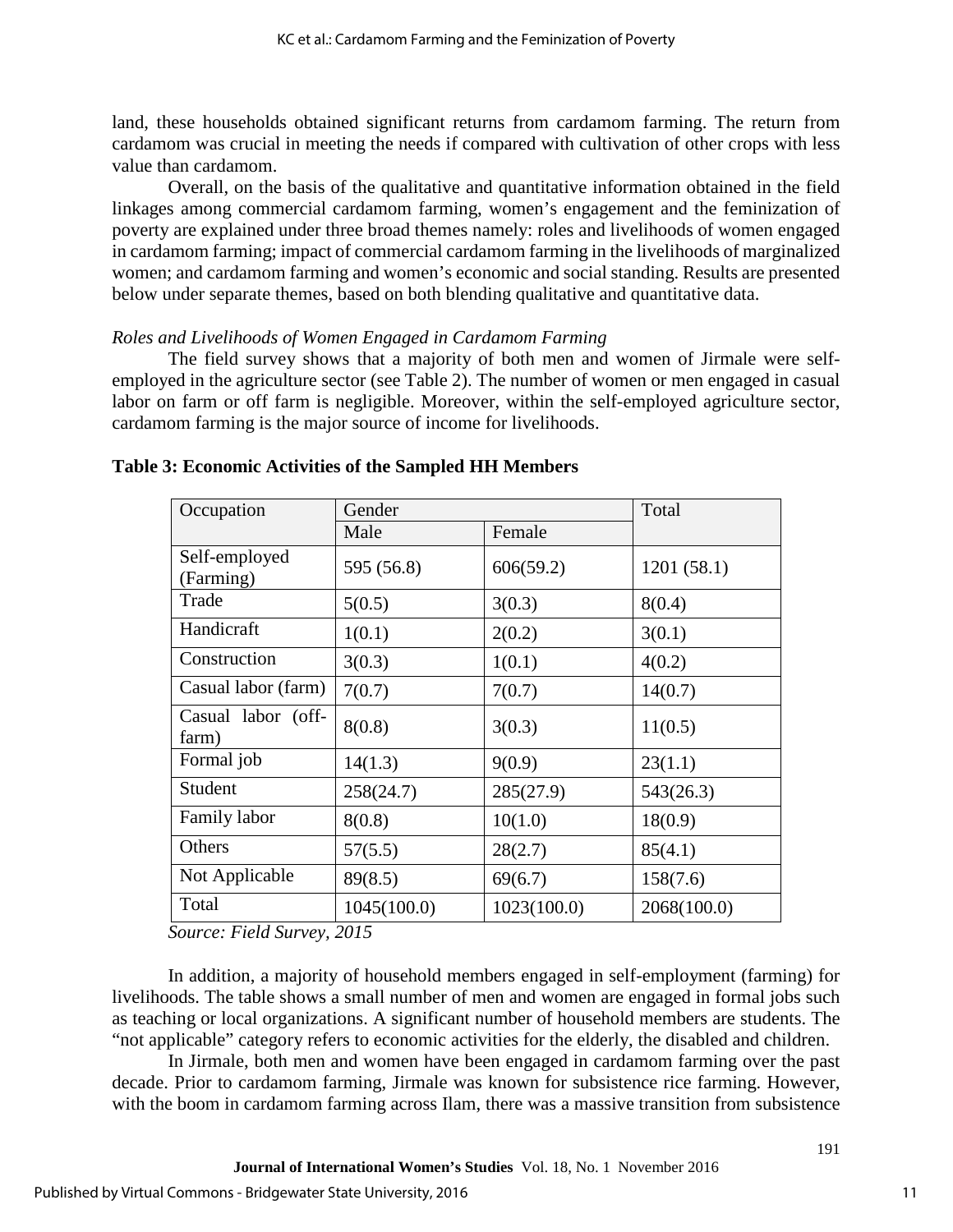to commercial farming. Both men and women reported being equally engaged in cardamom farming. According to the qualitative data, women who contribute to cash crop farming performed value addition tasks. For example, in the large cardamom chain there are various steps of work such as preparing the farms; planting the saplings and weeding the farm; watering or irrigating the farms; harvesting--picking the flower-bearing cardamom fruits and separating the fruits from the flowers; drying the cardamom by putting the separated flower into the traditional dryer; cutting the tail of the dried cardamom when required and marketing of the product with traders. Women were seen in the value addition tasks, which include cleaning, cutting and grading of large cardamom. This data coincides with previous findings, which show that it is mostly women who work in the processing centers to carry out the value addition work of the commodity (see GoN and MOICS 2010a; Mercy Corps Nepal 2010).

However, there are variations in the roles of men and women in addition to processing work. It was observed that both men and women prepare the land for cardamom and plant the saplings. Men mostly engage in irrigation work if they have large areas of land, whereas men and women water the fields of smaller plots. Our survey data show, of the 513 households, 322 households produce cardamom in land areas ranging from less than 0.25 hectare to more than one hectare (see Fig. 5).

## **Figure 5: Cardamom Production by Area**



*Source: Field Survey 2015* 

Households with large areas of land for cardamom used rotating sprinklers set in their farms for irrigation, while households with less land devoted to cardamom also used rotating sprinklers if they only owned one; or they simply used pipe water or manual sprinklers. Households with less than 0.25 hectares of land were mostly Dalits, Magars or even migrants of different ethnic groups. Households with 0.5 to 1 (and above) hectares of land were mostly Tamang, Rai, Brahmins and Chhetri. These households were also considered knowledgeable and educated because some were teachers and private jobholders.

Moreover, during the harvest time, men usually pick the fruit using special knives, though the majority reported that men and women performed this role equally. After the harvest, it is mostly women who separate the fruits while men carry the fruit to the dryer. After the cardamom is ready to be sold, it is mostly men who take it to market. There were no women cardamom traders seen in Jirmale. This is because, according to interviews with men and women: "women do not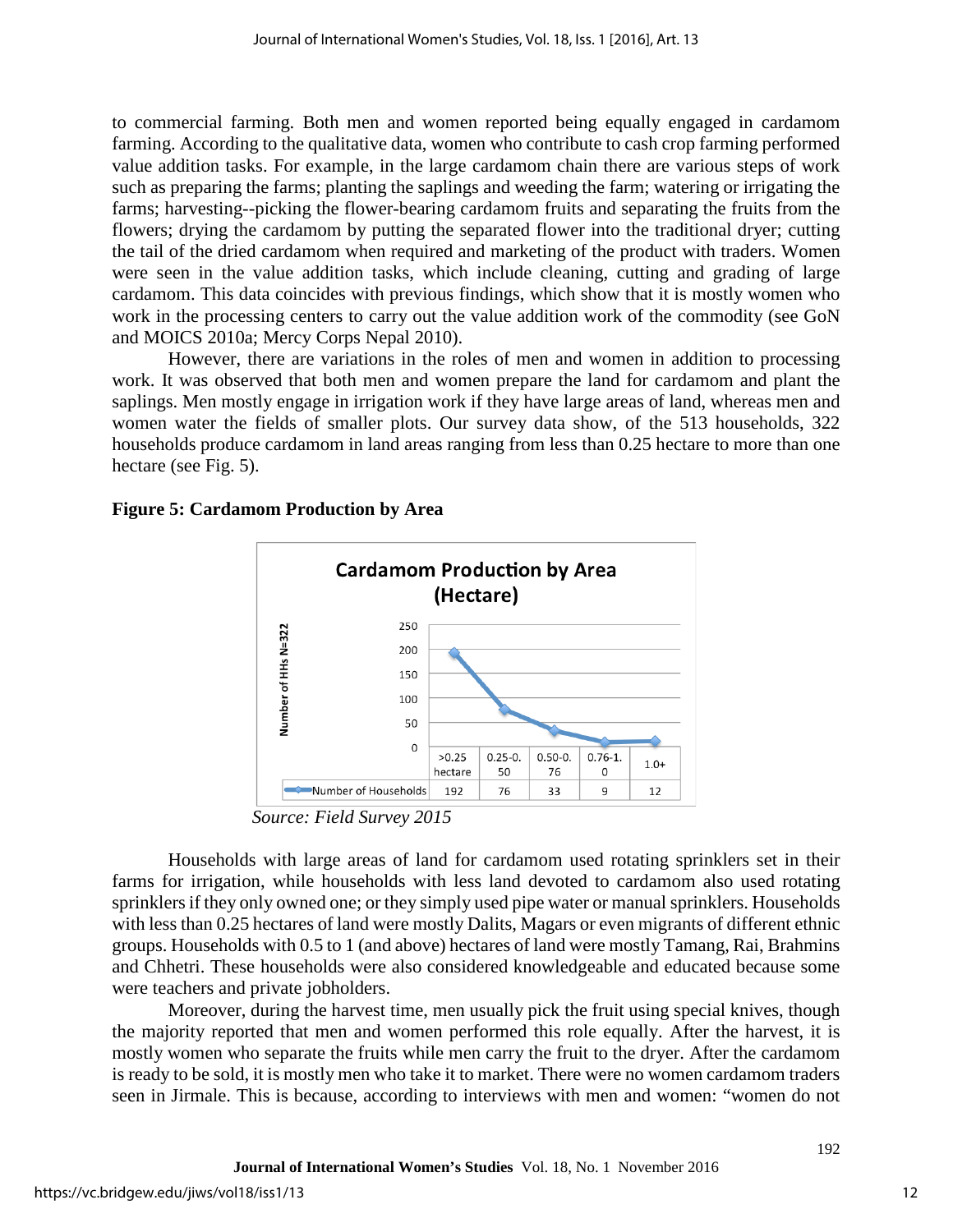want to take up with these responsibilities," "women cannot bargain well in the market," "the men are better at this." This implies the persistence of patriarchal practices of designating gender roles, embedded in peoples' associations of masculinity and femininity. This also suggests the lack of women's integration in markets, which might be due to factors such as lack of capacity and financial literacy, but also because of cultural barriers. Cultural barriers in the gendered division of labor contribute both to lack of capacity and financial literacy. Findings show that men still dominate these activities, which lead women to other roles rather than developing the necessary skills to participate. These conditions reproduce some forms of gender role inequality, which persist in spite of the changes occurring. Nonetheless, though women are not a part of the market, it is evident from the findings that their participation in large cardamom cash crop farming has helped them earn some share compared to alternative work such as tailoring or even selling other products such as oranges or broom grass.

Cash crops such as cardamom have improved the livelihood situation of farmers in Jirmale, particularly, women from different ethnic backgrounds. Women, in general, have experienced the economic change caused by the transition in their farming practices. For instance, subsistence rice farming was labor intensive compared to commercial farming which is considered easier farming. Moreover, commercial farming provides high returns, which is one of the reasons for women being a part of such change since they can make their own income. Also, marginalized women in particular, have experienced some changes in their social standing along with economic changes. For example, Dalit women who faced discrimination both for being women and a Dalit in the past have been welcomed to participate freely in the household labor of higher castes such as Brahmin and Chhetri. This may be due to requirements of seasonal labor in cash crop farming where household labor is not enough to participate in harvests. Moreover, it was reported that higher caste households cultivating subsistence products such as rice, maize or millet would not allow Dalits, considering the latter as untouchable, to harvest their crops because these harvests are consumed in the household. But cash crops, which are sold instantly without consuming in the households, do not hold cultural barriers. This automatically welcomes the Dalits or marginalized groups to participate in labor, further creating economic spaces for them. Another reason for Dalit women being able to participate freely could be due to the anti-discriminatory policies initiated by the Maoists during their insurgency period between 1996 and 2006, though the impact of such policies still needs to be measured across Nepal. Since the decade-long war, significant progress has been made to address the issue of social exclusion. The government of Nepal has declared any forms of discrimination to be an illegal matter to be dealt with by the State. Nevertheless, from the social perspective, much needs to be explored on whether the Dalits are allowed to enter the households of other ethnic groups and share food in the same kitchen along with the economic opportunities they have in commercial farming.

Evidence suggests that women have been able to benefit from the returns, and expend on household needs, their children's education and accumulate savings. One woman expressed her satisfaction with cardamom farming compared to other farming:

*"What could I do producing rice? It would only be enough to feed the household members. I can produce cardamom and not only buy rice but also oil, salt, clothes and meet other household expenses. Rice is rice but cardamom is more than only rice". [IDI, Female Respondent, 27, Tamang ethnicity]*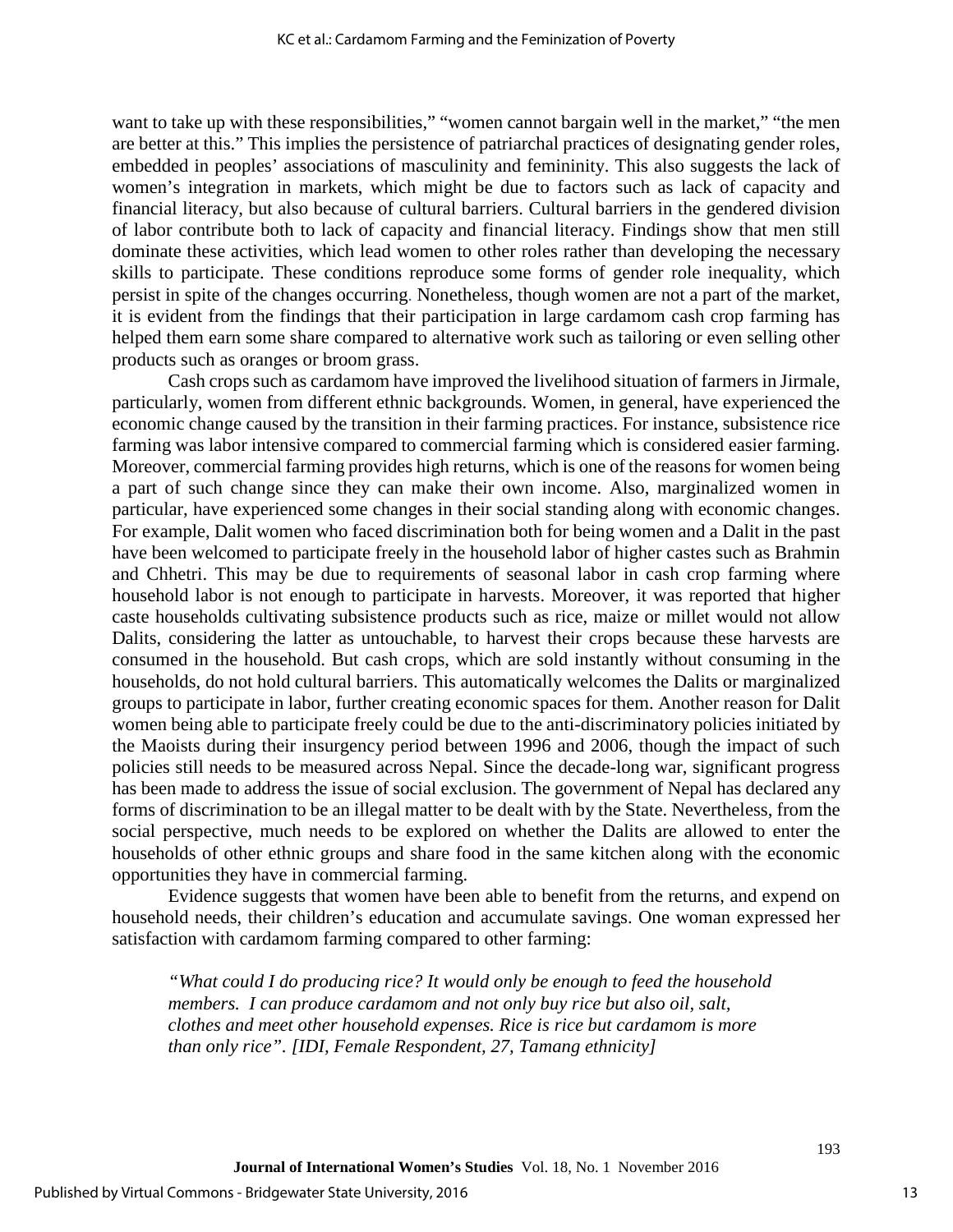Additionally, there were also opinions regarding the use of expenses. Women spend their money on their household food needs as well as immediate health needs. For example:

*"…Because of the return from cardamom, last year, I could pay the loans I had taken for my son's treatment. He has been seriously ill for years. I am credit free and I save some money in the co-operative…" [IDI, Female Respondent, 35, Rai ethnicity]* 

*"…My family has a very small piece of land. Once we started cardamom farming in that small area, we could eat better food and wear better clothes. I am a student today, and I also do wage work during cardamom season. I buy good food for my family and also save some money..." [IDI, Female Respondent, 19 Dalit]* 

*"…Ever since we started cardamom farming, I have been able to see better days for my family. After the death of my husband I was completely lost and I did not know how to live life further. But like others in the village, I took up with cardamom farming and with the help of my son and daughter, I have been able to manage my household…" [IDI, Female Respondent, 36, Newar]* 

Women have been able to spend their earnings from cardamom on household food needs, children's education, health care, paying loans or adding assets such as jewelries. Most women revealed that their first priority would be household food needs such as buying rice, oil, salt and vegetables. There were opinions about priorities changing, sometimes, depending on their household needs such as investing in tanks to store water and sprinklers for irrigation. However, after the basic food needs, the majority of women with school-age or college going children put their children's education as the most important source of investment. There are also cases where women have been able to influence their husbands in making decisions on various issues such as sending their children to school or investing in other needs.

*"...I told my husband that we should send our son to a good school in Kathmandu since we have been getting better income from cardamom. What is the point of earning money, if our children cannot be educated? My son is in a good school in Kathmandu today…" [IDI, Female respondent, 38 Brahmin]* 

*"…Last time when my husband and I received money by selling cardamom, I insisted him we buy a motorbike for our son. My son has completed his high school. He is 24 now and does not show interest in continuing his studies. . If he wanted to go to college, we would blindly invest in his education. He wants to do business and he is helping us with cardamom production. So, we bought him a motorbike recently…" [IDI, Female respondent, 41 Tamang]* 

*"…Every time we sell cardamom, I think about our son's education. We want him to be a doctor and we want to keep producing cardamom so we make enough money to invest in his education…" [IDI, Female respondent, 34 Newar]* 

The above testimonies demonstrate that the impact of cardamom farming has proved

**Journal of International Women's Studies** Vol. 18, No. 1 November 2016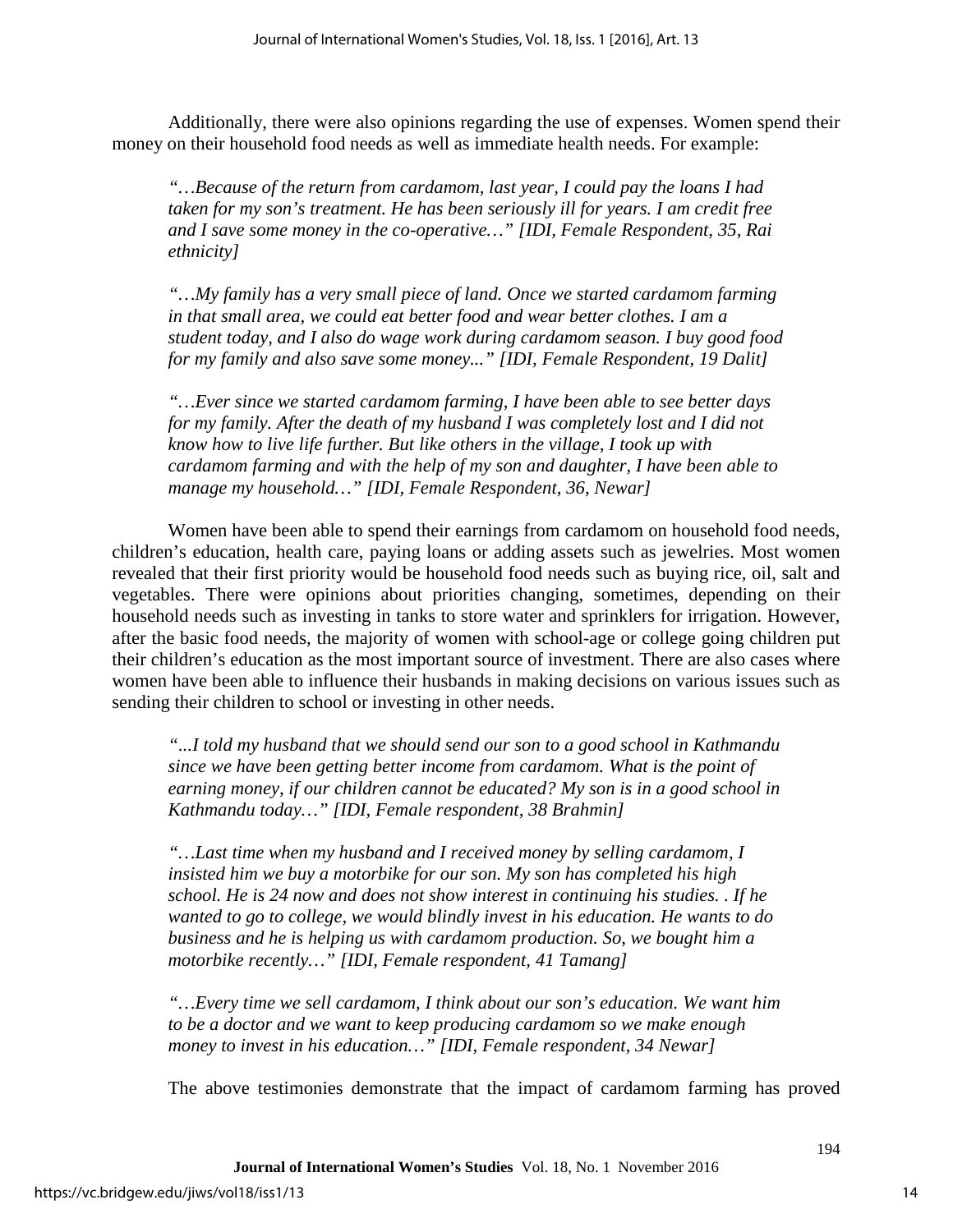positive for women in Jirmale. There were reports that men mostly traded cardamom and brought money home to hand it to the women. In this way they could jointly use the money. This finding concurs with previous evidence that women's access to income and resources is positively related to their satisfaction with life, their investment in their children's education, nutrition and health (Alam 2012; Duflo 2012; Sinha et al 2007; Quisumbing 2003; Haddad et al 1997). Moreover, this finding also challenges the idea that men inevitably takeover the income, marginalizing women when the production is commercialized (Fischer and Qaim 2012; World Bank et al 2009; Doss, 2001; Lilja and Sanders 1998; von Braun and Webb 1989), and that men benefit more than women in the production and marketing of traditional and non-traditional crops (Fisher and Qaim 2012; Nijuk 2011; WB et al 2009). While this may be the case elsewhere, it is not the case in the context of the study site.

In cardamom production, though roles are gendered within the cardamom value chain, the majority of women in the households have handled the return with support from men. However, this was not the case in the past when the farming practice was limited to subsistence rice farming for household consumption, and vegetables and other crops for selling in the local market. Women did not have bargaining power with their male counterparts who brought home their income from work or by selling household products such as vegetables. As households started producing cash crops such as ginger and cardamom, there was a paradigm shift in the status of farmers, and particularly women. First, economic change led to creating space for women including marginalized groups to work outside of the home. Second, women started earning and contributing their income to household and other expenses. Finally, women became part of saving institutions and cooperatives, thus raising their awareness and ability to invest in savings, further honing their financial literacy skills.

Such significant gender role transformations for women, reveal that women's status has changed due to cash crop farming thus complying with Chant's (2010) observation that income (rather than other productive resources) is what determines poverty among men and women. As aforementioned, Chant's (2010) observation that women are discriminated against in terms of roles, power to negotiate and ability to bargain for investments, leads to the feminization of poverty. So when women's participation in the labor market increases through economic development, as in the case of cardamom in this context, their poverty levels change. The effect of income is much more positive among women from marginalized groups whose access to land and resources has been limited in the past. Hence, their poverty levels have declined, rendering them capable of fulfilling their needs. Moreover, the phenomenon of shifting poverty levels, for example, from the very poor to the not so poor cannot be possible just through economic development. In the researched area, institutions have played a major role in implementing this process.

## *"…Everything has changed with cardamom farming. Women did not get to see money in the past. Now they are paid for their effort…" [Female respondent, 65 Rai]*

Moreover, women, particularly from Tamang and Rai ethnicities are well known for managing finances and active in decision-making within their households compared to other ethnic groups. These groups are often regarded as matrilineal in terms of women heading the households and acting as the key decision maker. When asked why women were so active in managing finances, a woman from Tamang ethnicity replied,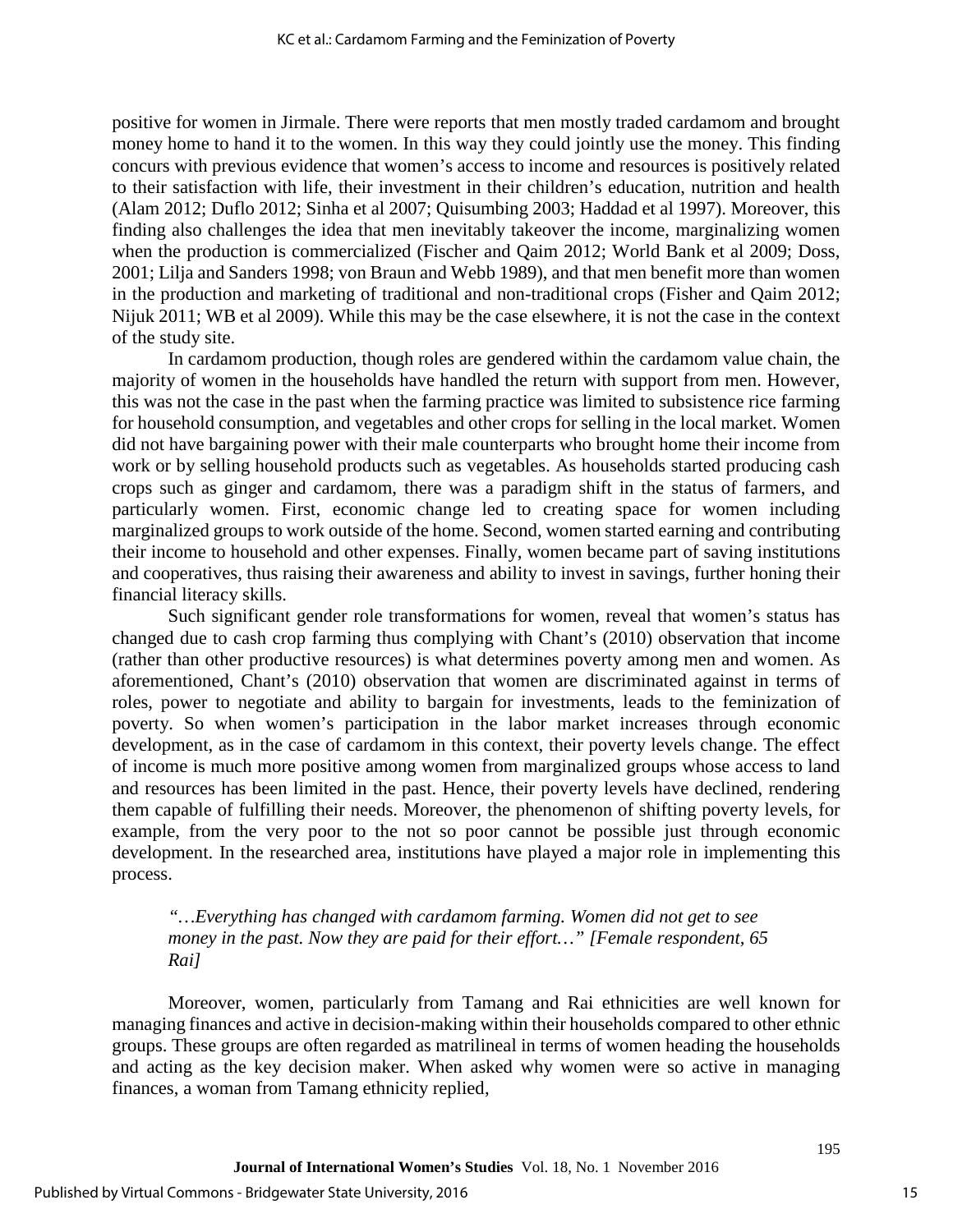*"We are "matwalis" and this is what happens in matwali community. Even if men earn, women handle the earnings. That has been the way for a long time, I think."* 

These ethnic groups are also tagged as "matwali" meaning liquor drinkers. In Nepal, Brahmins and Chhetris were considered clever people and non-liquor drinkers in the past. Though things have changed in the practice of drinking alcohol, ethnic groups such as Tamangs, Rai and other indigenous groups are still considered as "matwalis". These ethnic groups are also seen brewing alcohol at their houses. Since, in Jirmale the majority of households are from these groups, women tend to handle financial returns in the households.

In the Dalit households, or poorer households, where the return is spent immediately, joint decisions by men and women or family members regarding purchases for the household are made.

*"…My husband is in India for labor work. We have very little piece of land for cardamom and this time we harvested only 1-2 kilograms… Every time I receive remittances and get money by selling cardamom, I call my husband and talk about financial use. We both decide on what to do. We do not have to pay our children's fees since the government provides free education but we have to discuss about what to spend on besides food and whose loans to pay first*…[*Female respondent, 24 Dalit*]

"…*I do seasonal wage work and the same is the case with my husband. We do not have land to produce anything. After we are home from work, we put the money together and decide on what to buy. Our earnings are just enough to fulfill our family's food needs. This happens on a daily basis…" [Female respondent, 36 Dalit]*

"…*There is no way I can use the money I earn on my own. Neither can my husband do this. We have to think through it and spend carefully in the market. I also save Rs 100 per month in the saving cooperative and we have to decide on the budget*…" [*Female respondent, 58 Dalit*]

Moreover, another reason for this increase in financial stability may be the institutional encouragement women receive, leading to women's investments in savings and participation, particularly in cooperatives. In Jirmale, various institutions serving a variety of purposes have proved to be an essential platform for women to raise their concerns on various issues such as financial investments and savings, and skill training in both the agriculture and non-agricultural sectors, among other needs. Such institutions are in the form of cooperatives and women's groups. The cooperatives are open to membership for both men and women. However, the membership is open to only one member of the household, either male or female. Cooperatives in Jirmale are mostly focused on promoting monthly savings, trainings on agricultural issues and sometimes addressing concerns about contemporary agricultural problems faced by the community. The women's group invites any female member of the households to become a member and is focused on providing skill based non-agricultural trainings such as sewing, awareness about health or other pertinent community issues. Having access to these institutions might have led women to focus on savings for the households and make rational decision of financial use.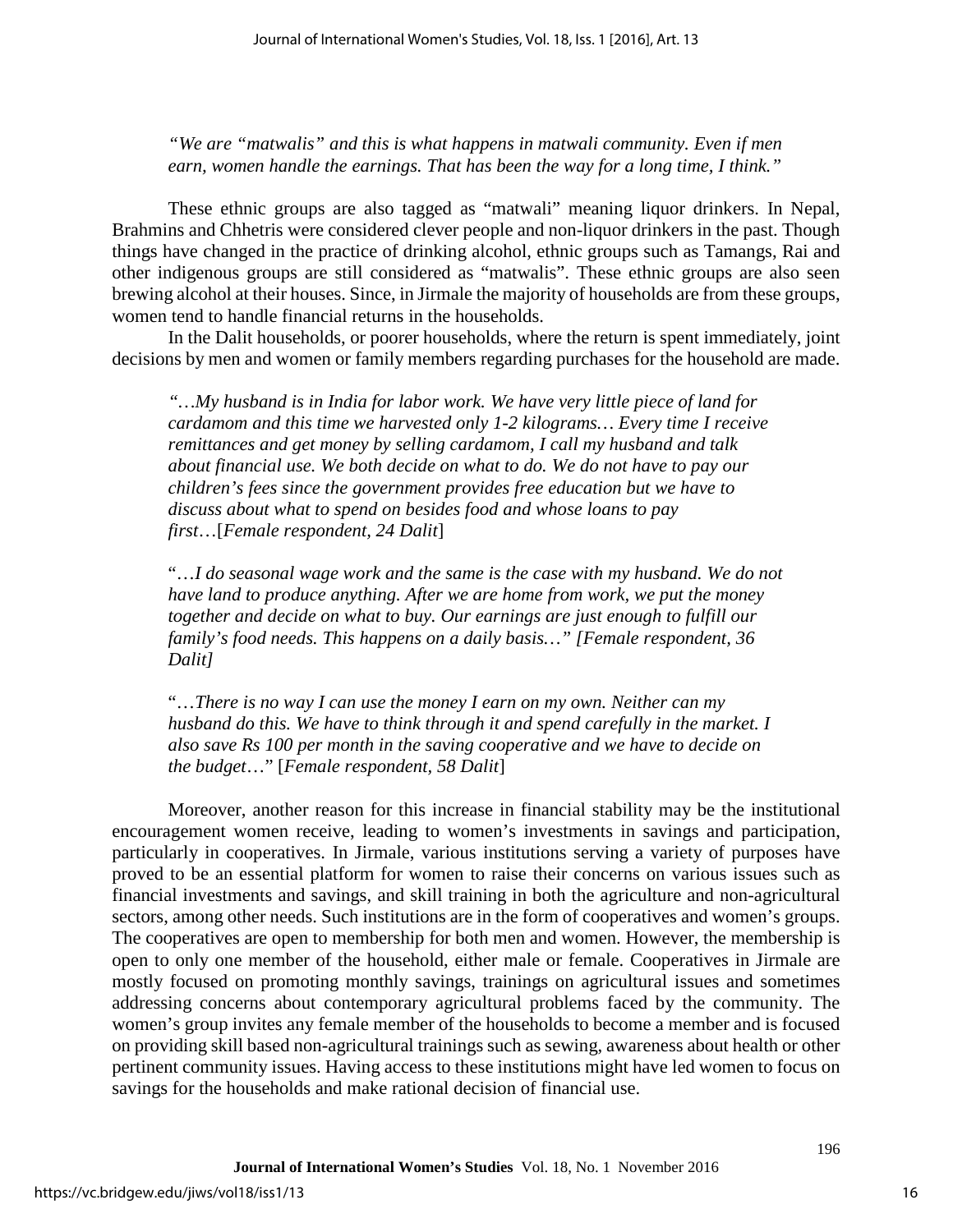This implies that, in contrast to the previous studies, cash crops have generated income opportunities for women and improved women's livelihoods (see Alam 2012; Kabeer 2012; Hamilton 2002). Also, women have been able to acquire financial resources from their husbands to run their households, improve their livelihoods and invest in their children. This correlates to the concept of "women's economic empowerment" which is defined by women's economic ability to be a part of growth processes and be able to gain recognition for their contributions with respect and appreciation. Moreover, women are better able to negotiate for their own needs and household needs as a result of their income generation (Mahon 2011, WDR 2012). Overall, having access to income shows that women's contributions in the cardamom sector have been recognized at the household level, further creating positive impacts in their livelihoods.

#### *Impact of Commercial Cardamom Farming in the Livelihoods of Marginalized Women*

Among the women of different ethnic groups, were Dalits contributing to cardamom farming. The Dalit households (N=54) have either no land or less land compared to households of other ethnic groups. These households produced cardamom in small quantities and worked as seasonal laborers with daily wage earnings of Rs 200-300. Women could work on farms with their husbands and produce cardamom, and they could work as wage earners in other cardamomproducing households with large land areas, contributing to their households.

Women thus engaged in dual roles as self-employed by their own small businesses as well as wageworkers in the cardamom sector. In their interviews, the women claimed that the cardamom sector was one of the most significant income sources for their families.

*"… [We] are tailors and [we] do not have land. I sew clothes and during the cardamom season I go to my neighbors' to harvest cardamom. The money I earn from cardamom is more than what I make as a tailor. I do not have many customers for my tailoring job. Sometimes, it is hard to fulfill household food needs if my tailoring does not go well. With the money from cardamom, I can feed my daughter well and fulfill household expenses during the season. If I had land I would produce my own cardamom. I am at least content that I can fulfill my household need because of cardamom…" [Female 25, Dalit]* 

Dalit women also reflected on the importance of having a small piece of land in their households and cardamom farming. In general, land is considered a valuable asset and an indicator of poverty or lack of it. Even small landholdings producing a small quantity of cardamom have helped women fulfill their household needs. As a number of Dalit women opined,

*"…My family has a very small piece of land. Once we started cardamom farming in that small area, we could eat better food and wear better clothes. I am a student today, and I also do wage work during cardamom season. I buy good food for my family and also save some money..." [IDI, Female Respondent, 19 Dalit]* 

*"…If we did not have this piece of land for cardamom farming, we could have gone hungry for days. We produced vegetables in the past, but what could we get selling the vegetables? A penny that does not even buy salt. There is no market for vegetables here. Today we know the taste of sugar because of cardamom*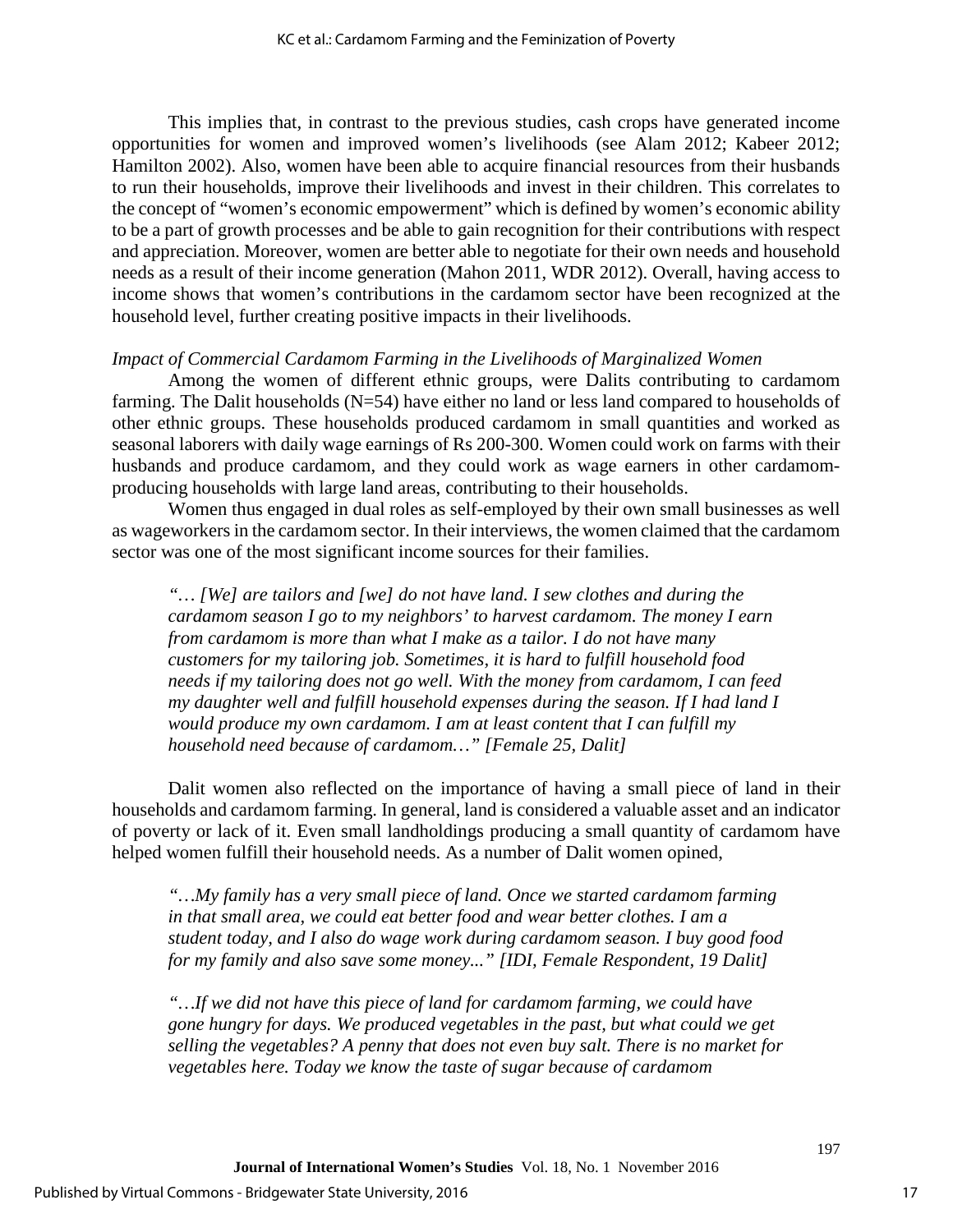*production. The value has risen and that is very good for us. We hope the value does not go down…" [Female Respondent, 42 Dalit]* 

The requirement of labor, since farming of large landholdings require additional labor, has also created an impact in breaking stereotypes of Dalits considered untouchable. Women were able to participate freely as wage laborers in the households of other ethnic groups in Jirmale. A woman described about the situation linked to cardamom farming as,

*"…The situation for [us] has improved a lot. In the past we had different treatment. We could not go to farms of other ethnic groups. These days we are treated well. Only very few older generations still practice "untouchable" things but others welcome us. We go to houses with cardamom farms and work there for*  wage. We are provided food and daily wage. There has been no evidence of direct *hatred unless people say something without us knowing…" [FGD, Dalit women]*

The above data implies that the impact of commercial cardamom farming has proved positive for Dalit women since testimonies show their graduation from the poorest situation to an improved one. Marginalized households that could not fulfill their basic needs in the past have improving their livelihoods due to cardamom farming. There is also a noticeable change in the caste system as Dalits have been able to enter the field of other castes to work as wage laborers along with workers from other castes. They earn an equal amount of money for the type of labor, reporting Rupees 200 per day for separating cardamom fruits from picked flowers. The marginalized groups have been able to gain economic opportunities through their engagement in cash crop farming and have been able to meet their food needs. As studies suggest, commercial farming has helped address food security (Gautam 2011; Sharma 1997) and improve socioeconomic conditions by graduating women from poverty (Dahal et al 2007).

Moreover, previous research have positively substantiated that poverty reduction is directly related to gender equality (Berik 2011; Smith et al 2011; Kabeer 2007; Elson 1999). In this case, it could be inferred that poverty reduction might take place with equal opportunities created for marginalized groups, particularly women. Among the poor, the most vulnerable groups tend to be marginalized women, deprived not only as a result of gender discrimination but also from social inequality related to ethnic marginalization. Empirical evidence indicates that marginalized communities, with little or no access to land and property, could potentially benefit by being a part of commercial high value crop production due to its high return compared to other forms of employment such a tailoring, shop keeping or selling other crops such as oranges and broom grass.

In Nepal, under the Maoist insurgency, anti-discrimination efforts came into the limelight as part of the communist ideology, providing a platform for disadvantaged groups to raise their voices concerning economic and social status. In the past decade, implementations of antidiscriminatory laws were visible across the country, which is after the post conflict. In spite of Maoist efforts, ethnic marginalization of indigenous groups persisted and it has only been in the post-Maoist period, through economic reforms including cardamom farming that there is the beginning of ethnic egalitarianism. Moreover, the anti-discriminatory efforts in Nepal could not have had the same effect without the improvement of the economic situation of marginalized groups fostered through, for instance, cash crops such as cardamom farming. In other words, for the marginalized communities, change in policies with anti-discriminatory laws in the society could help improve their wellbeing, given that there are economic opportunities for them.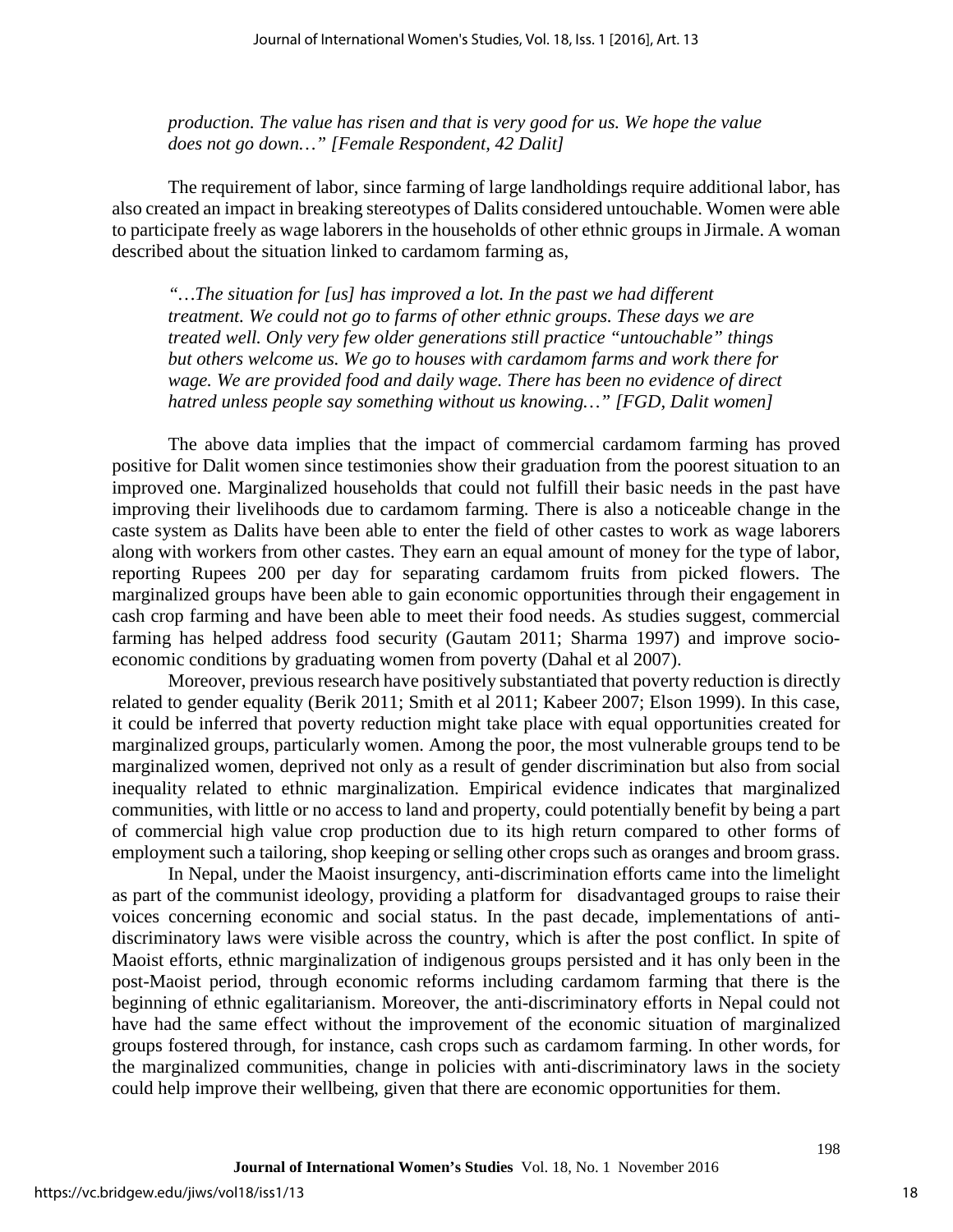## *Cardamom Farming, Institutions (women's cooperatives) and Women's Economic and Social Standing*

During the study, women of various ethnic groups reported their economic status and social participation through their engagement in cardamom farming. Women have been able to participate in social groups, particularly cardamom co-operatives, and savings group such as Dalit women's savings group and women's saving groups.

The survey indicates that both men and women were involved in various social groups such as cooperatives, agricultural groups and community forest user groups. There were specific groups such as mothers' groups and women's unions, which had only women.

| Groups                   | Male $(N=439)$            | Female $(N=475)$ |
|--------------------------|---------------------------|------------------|
| Cooperatives             | 60(13.7)                  | 123(25.9)        |
| Mother Groups            |                           | 86(18.1)         |
| <b>Agriculture Group</b> | 10(2.3)                   | 30(6.3)          |
| Community<br>Forestry    | User $\vert 5(1.1) \vert$ | 13(2.7)          |
| Group                    |                           |                  |
| Women Union              |                           | 6(1.3)           |
| Total                    | 80(18.2)                  | 265(55.8)        |

#### **Table 4: Institutional Involvement of Men and Women**

*Source: Field Survey 2015* 

Table 4 demonstrates women outnumber men in terms of their engagement in cooperatives, agriculture groups, group of community forestry and others, such as the women's union in the overall study area. Women have actively participated in cooperatives involving savings, training and skill provision for women. These trainings are provided by the government funding free of cost. Such activities are the possible indicators of livelihood improvement, women's inclusion in groups and well-being enhancement.

Being a part of social institutions and organization, women have been able to practice savings and take loans with low interest. Their savings have made women financially literate, encouraging them to continue to save more for their future security. As some women opined,

*"…I became a part of the cardamom, ginger and orange co-operative because I wanted to save some money by working in cardamom sector. Being a part of this co-operative helps women to take credit or loans when needed for farming. I also attend meetings everyday..." [IDI, Female, 27, Rai]* 

*"…Once I became a member of Dalit women's group, I learned about the importance of saving and financial management. I feel better because I can raise my voice during the meetings which I could not years ago…" [IDI, Female, 28, Dalit]* 

Moreover, the importance of being a part of a co-operative has also helped women acquire technical and knowledge related skills. Through these institutions women have also acquired agricultural training including techniques on planting crops and using appropriate amount and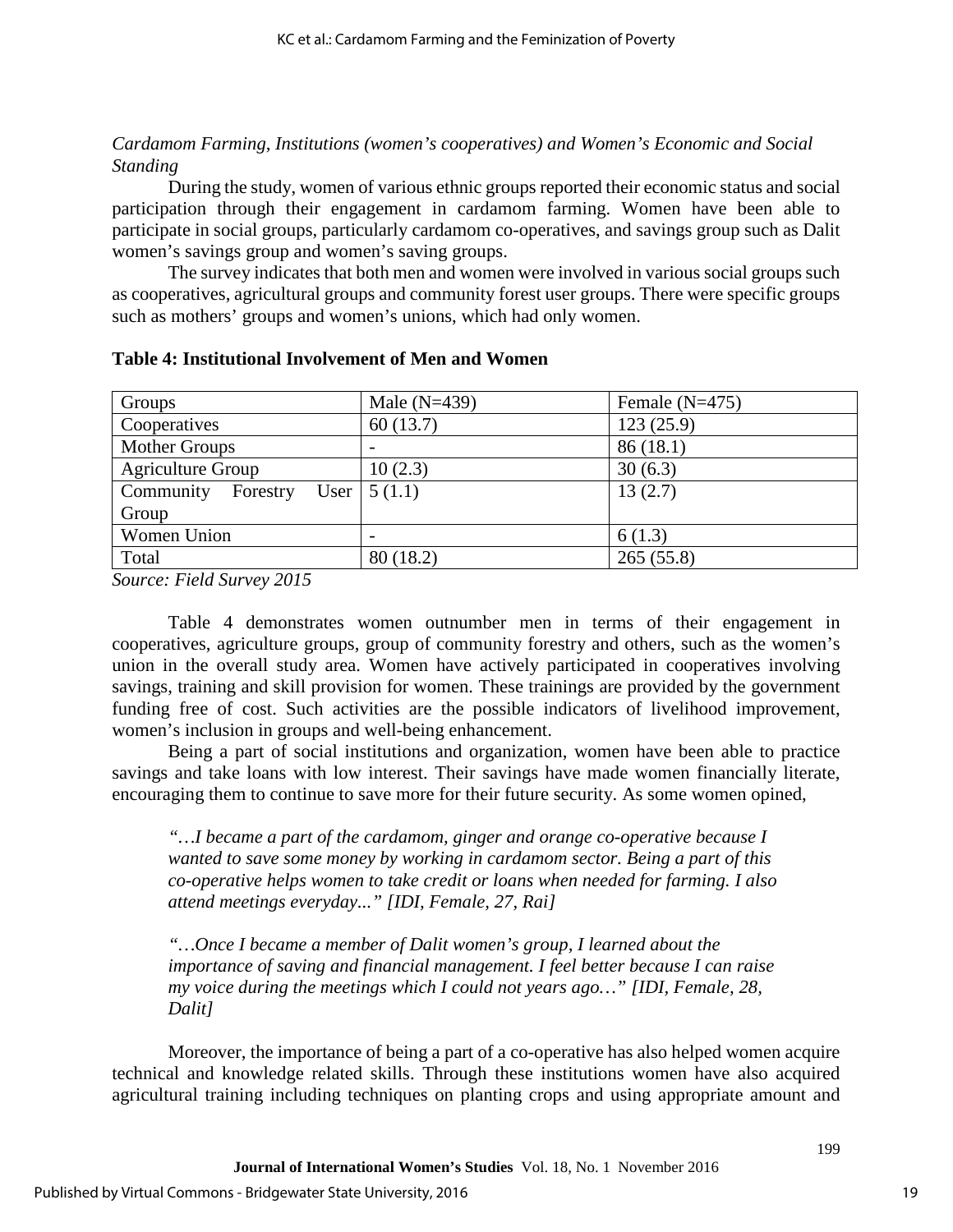mixture of organic fertilizers that cardamom requires. Also, women have been able to raise their concerns, share ideas and speak freely on being part of these institutions:

*"…Without institutions, we could not have learned about savings and credit. There are many of us who have taken loans from the cardamom cooperative when needed. The cooperative charges much less interest when loans are taken. Also, cooperatives provide training for women especially regarding crop plantation. Being a part of the institutions has made many women open up in the society. Things have changed because of these institutions…" [FGD, Females]* 

*"…If you came here five or six years ago, you would see very few women in this co-operative. Women would shy away and would not want to become a part of any institutions. Things have changed now and we have worked hard to provide awareness about financial savings and importance of institutions to women…" [IDI, Female, 35 Tamang]* 

The evidence suggests that commercial cardamom farming has provided two-fold support for women in Jirmale. First, households with land have women as active producers of cardamom. These women gain benefits of the return shared by their male counterparts. Second, household with very little or no land, particularly, Dalit women, have been able to participate as wage laborers in cardamom farming. This practice has made women financially stable to fulfill their basic needs.

Moreover, evidence also suggest that commercial farming has encouraged women to work freely, outside of their homes. Women expressed that being able to work and earn has empowered them since they have been able to spend and invest by being part of saving institutions. Previous findings also suggest a similar notion about a direct correlation between women's empowerment and being able to work outside of the house (Kabeer 2012; Scoone 2005). Overall, these findings relate to Amartya Sen's indicators of empowerment: a strong link among income, production and social recognition. Income refers to wage provisions for the employed; production refers to the output and recognition refers to rewards obtained for contributions (Sen 1975). Women's empowerment is crucially linked both to their ability to earn and recognition received for their contributions.

Women's cooperative institutions are crucial in motivating women to raise their concerns and learn about financial management and savings, further adding to empowerment. In this context, such institutions can be defined as formal entities that facilitate human interaction, further creating exchanges in social, political or economic debates (North 1990). Moreover, institutions have set policies, which shapes human behaviors. The importance of institutions are stressed in the literature, particularly in the agriculture sector, stressing on that fact that they act as a channel to transfer knowledge (Akanda and Howlander 2015; Coulibaly et al 2015; Oluwatusin 2014; Okonya et al, 2013; Codjoe et al 2013; Oyekale and Oladele 2012). As Pathak (2014) indicates institutional innovation should act as a channel beneficial to the poor, as has been the case for cardamom farmers. Institutions tend to be effective when they are established at the local level close to the community. At the local level, farmers' actual situations can be analyzed to provide need-based support (IICA 2014; Ekboir 2012; Barret et al 2012), as with women's engagement in cooperatives or savings groups in the cardamom sector. In a nutshell, being a part of cardamom farming has secured women financially and provided them spaces in social institutions ultimately transforming women's roles.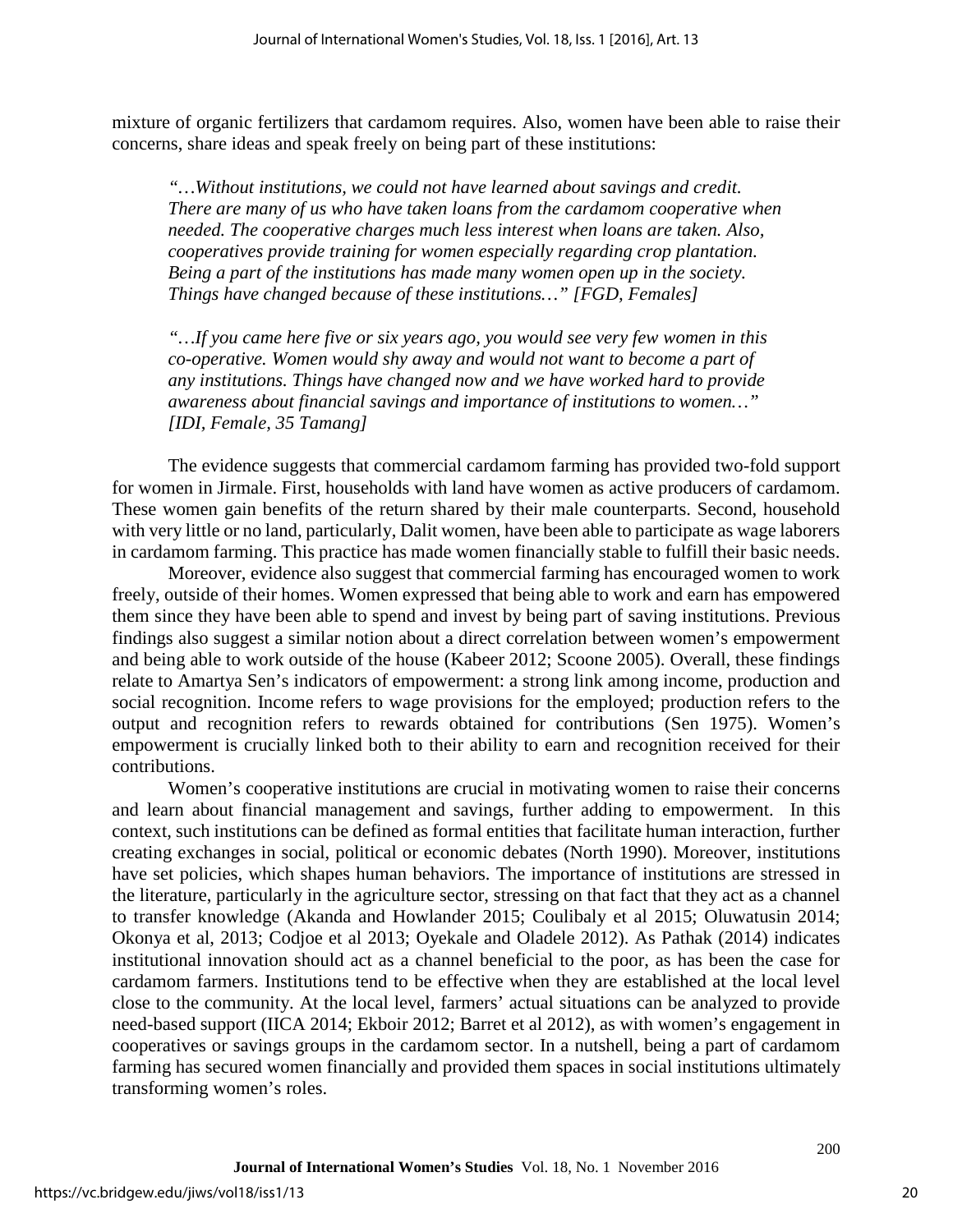## **Discussion**

This study points out to women's improved livelihood conditions due to economic opportunities caused by transition from subsistence to commercial farming in Jirmale. However, we found little association between women's improved social status in line to cultural barriers and performing roles in the commercial cardamom farming. Evidences suggests that women have been able to earn as much as men but the evidence does not demonstrate that women have been able to participate in the markets freely coming out of the cultural barriers or be it other factors which need meticulous attention. Also, the cultural barriers associated with traditional practices or gender-stereotyped practices require more analysis in this context. Our continuing research further aims to understand the hypothesis that women's engagement in cash crop farming allows them to accept bigger roles such as marketing of the products and handling finances independently.

Moreover, the change in treatment of marginalized groups or the Dalits by letting them participate, as farm labor does not necessarily point that their social standings are fully improved. This raises a counter-discriminatory issue that the Dalits are welcomed as labors because of the need for labor rather than a humanitarian associated social bargain. This means that a Dalit labor can only be allowed to work in the farm but still considered untouchable when it comes to entering a different caste's household. Our further research aims to understand the treatment of these marginalized groups within the households of those providing them labor work. Additionally, we aim to understand the perceptions of these marginalized groups about what it takes to be labor in households that strictly followed the discriminatory practices by not letting Dalits enter their households.

This research shows satisfaction among women and marginalized groups by being a part of the commercial cardamom farming, particularly through earnings and fulfilling their basic needs. However, it is still a matter of further research on whether women and various social groups denote income equality as a means of well-being or whether they prefer equal recognition and status as men in the entire commercial farming sector, starting from farm level work to marketing. Additionally, stepping out of poverty by grabbing economic activities that provides high return might not be the only thing women and marginalized group expect. Our continuing research looks at issues such as social acceptance and recognition, anti-discriminatory practices caused by cultural barriers, women's ability to make decision on finances and their earnings and equal status between men and women, taking these as the indicators of well-being. Hence, we hypothesize that besides economic opportunities in the cash crop farming, women's well-being are well defined if they are given equal treatment and status as men in any sector.

Our ongoing research also aims to broaden the understanding of large cardamom farmer's and the benefits they gain through their involvement in institutional channels, particularly cooperatives. At this point it is identified that cooperatives particularly have been acting as agencies promoting savings and helping women voice themselves, taking up debates on women empowerment through institutional support. Hence, we hypothesize that women's empowerment is possible in the cash crop farming, given that there is a direct institutional support to assist these women. Farmer's perception on the importance of private or government run institutions to sustain their farming occupation is also a matter of further research.

This study highlights the need for further research regarding sustainable large cardamom farming and its impact on women's poverty. It is important to examine to what extent women will be able to move out of poverty through cash crop farming over the long-term. For example, it will be important to explore the nature of women's empowerment in arenas that currently still evidence male domination, such as market spheres. Moreover, to support this idea, government initiatives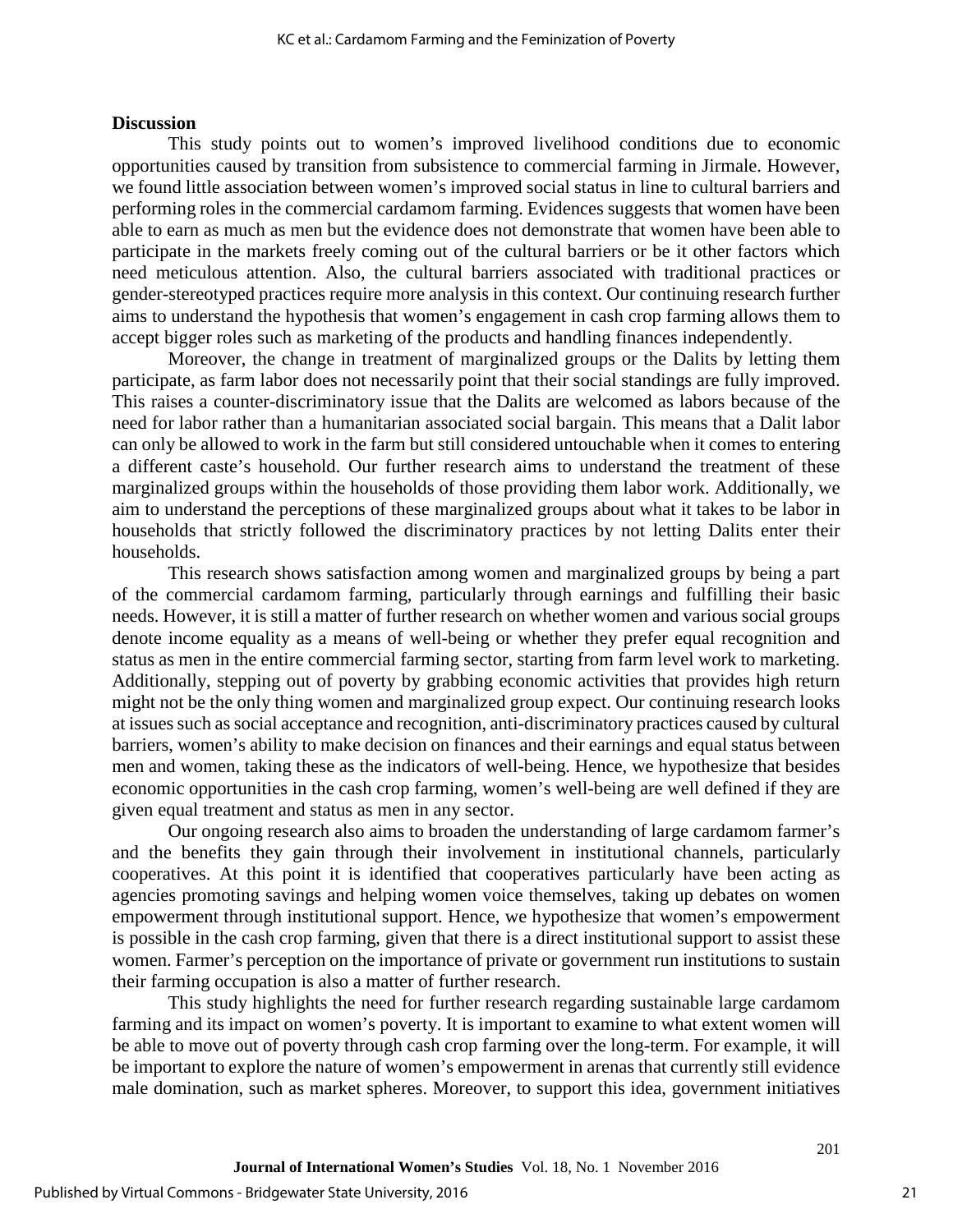on agriculture, particularly with respect to large cardamom—declared as the top cash crop in Nepal—will be reviewed and analyzed through a political economic framework, as the current team continues the research. Overall, additional research and analysis stemming out of the proceedings of this paper would be beneficial in framing and designing policies in the gender and commercial labor market sector, particularly for rural Nepal.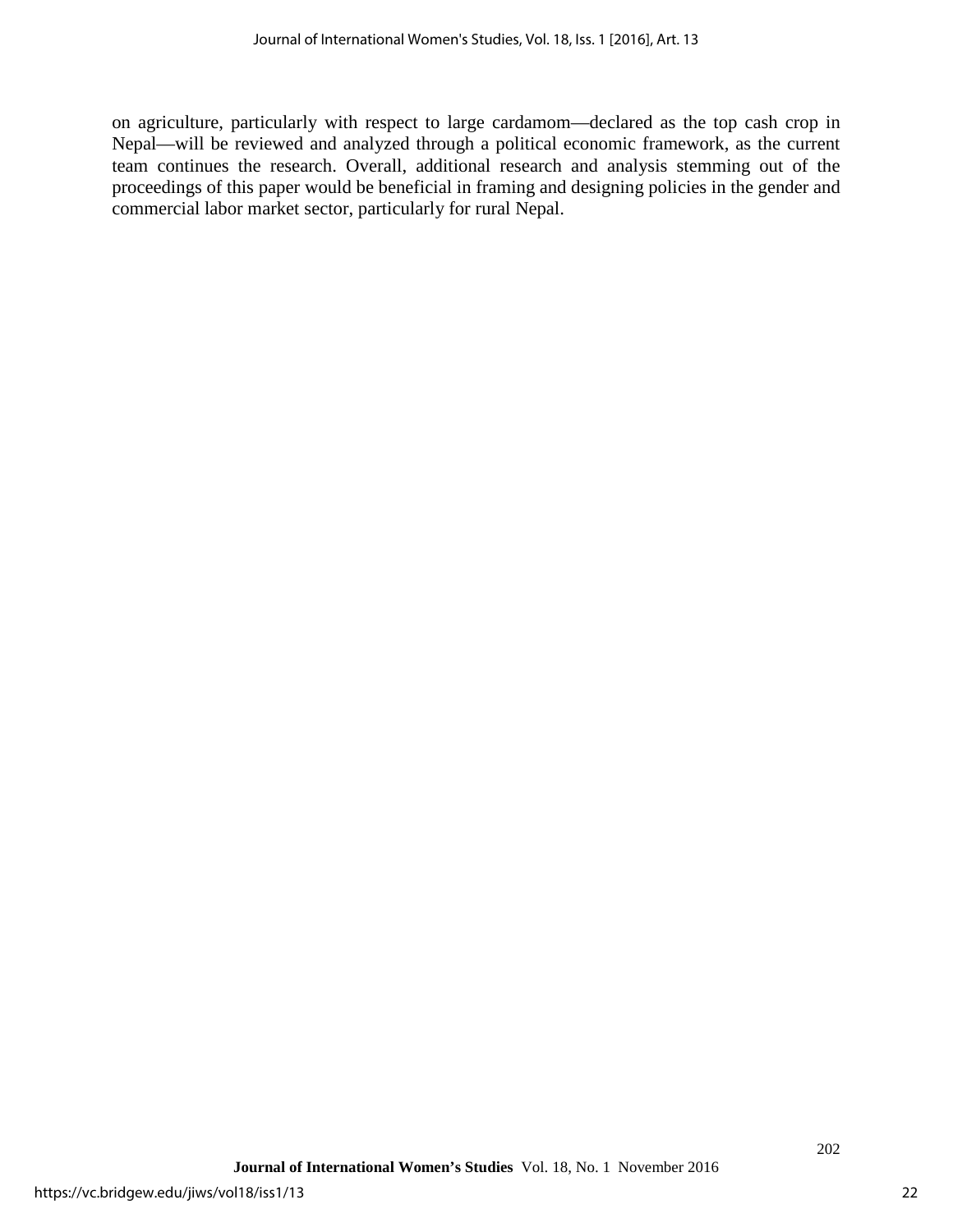## **References**

- Acharya, M. (2011). Approaches to development and gender- an impact in Nepal's policies. In the seminar on Economic empowerment of youth: an analysis from gender perspective, Kathmandu: FES.
- Ajani, E.N. and Igbokwe, E.M. (2014). Constraints to Occupational Diversification among Rural Women in Anambra State, Nigeria. *Journal of Agricultural Extension* 18 (2).
- Akanda, M. G. R. and Howlader, M. S. (2015). Coastal Farmers' Perception of Climate Change Effects on Agriculture at Galachipa Upazila under Patuakhali District of Bangladesh. *Global Journals of Science Frontier Research: Agriculture and Veterinary* 15(4).
- Alam, S. (2012). The effect of gender-based returns to borrowing on intra-household resource allocation in rural Bangladesh. *World Development* 40 (6), 1164-1180.
- Barrett, C. B., Bachke, M.E., Bellemare, M.F., Michelson, H.C., Narayanan, S. and Walker. T.F. (2012). "Smallholder Participation in Contract Farming: Comparative Evidence from Five Countries." *World Development* 40 (4), 715-730.
- Baylis, K., Fan, L., and Nogueira, L. (2012). The effects of Agricultural market liberalization and commercialization on household food security in rural China. Selected poster prepared for presentation at the Agricultural and Applied Economics Association (AAEA) meeting, Seattle, Washington, August 12-14, 2012.
- Bouis, H.E. and Haddad, L.J. (1990). *Agricultural commercialization, nutrition and the rural poor: A study of Philippine farm households*. International Food Policy Research Institute (IFPRI), Washington, DC.
- Bhadra, C. and Shah, M. T. (2007). *NEPAL: Country Gender Profile: Final Report*. From JICA, Nepal.
- Berik, G. (2011). *Inequality, Development, and Growth*. London, Routledge.
- Boserup, E. (1970). *Woman's Role in Economic Development*. New York: St. Martin's press.
- Cadot, O., Dutoit, L. and Olareagga, M. (2009). *Barriers to Exit from Subsistence Agriculture*. World Bank Research Programme.
- Casper, L. M., McLanahan, S., and Garfinkel, I. (1994). The gender-poverty gap: What can we learn from other countries. *American Sociological Review*, 59(4), 594-605.
- Central Bureau of Statistics [CBS] (2012). National population census 2011: Households and population by sex, ward level. Kathmandu: Author.
- Central Bureau of Statistics [CBS] (2014). *Population Atlas of Nepal*. Kathmandu: Author.
- Codjoe Francis Nana Yaw, Ocansey, C. K., Boateng, D. O., & Ofori, J. (2013). Climate Change Awareness and Coping Strategies of Cocoa Farmers in Rural Ghana. *Journal of Biology, Agriculture and Healthcare*, 3(11), 19-30.
- Collins, K.M.T. (2010). Advanced sampling designs in mixed research. In A. Tashakkori & C. Teddlie (Eds.), *SAGE Handbook of mixed methods in social and behavioral research* (2nd ed., pp. 353-377).
- Coulibaly, J., Gbetibouo, G., Kundhlande, G., Sileshi, G. and Beedy, T. (2015). Responding to Crop Failure: Understanding Farmers' Coping Strategies in Southern Malawi. *Sustainability*, 7(2), 1620-1636.<http://doi.org/10.3390/su7021620>
- Creswell, J. W. and Plano Clark, V. L. (2011). *Designing and conducting mixed methods research*. United States of America: Sage Publication.
- Creswell, J. W., Shope, R., Plano Clark, V. L., and Green, D. O. (2006). How interpretive qualitative research extends mixed methods research. *Research in the Schools*, (13) 1-11.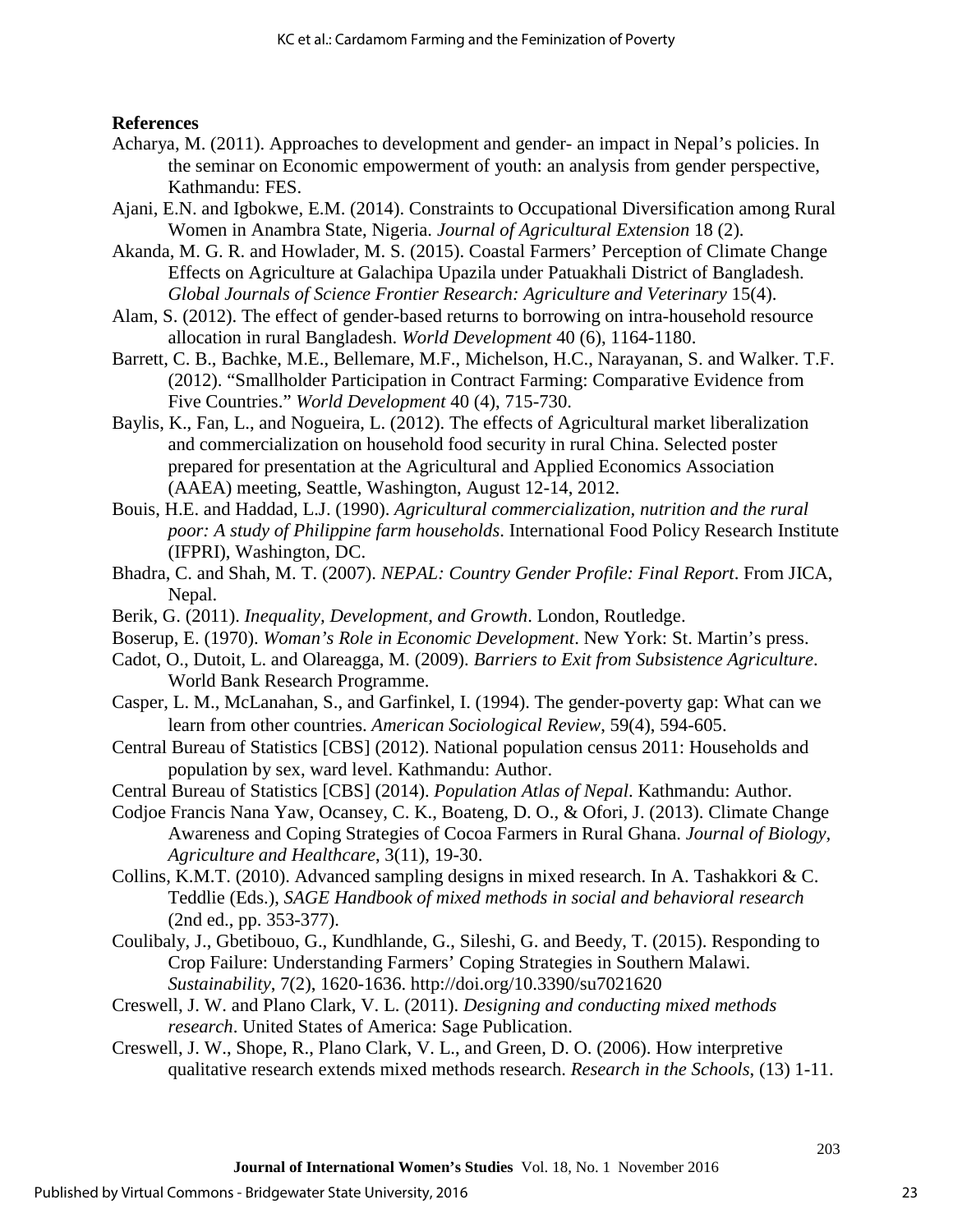- Dahal, B. M., Nyborg, I., Sitaula, B. K., and Bajracharya, R. M. (2009). Agricultural intensification: food insecurity to income security in a mid-hill watershed of Nepal. *International Journal of Agricultural Sustainability*, 7(4), 249-260.
- Diao, X., Thurlow, J., Benin,S., and Fan, S. ed. (2012). Strategies and Priorities for African Agriculture: Economywide Perspectives from Country Studies. Washington, DC: International Food Policy Research Institute. [http://www.ifpri.org/publication/strategies](http://www.ifpri.org/publication/strategies-and-priorities-african-agriculture)[and-priorities-african-agriculture.](http://www.ifpri.org/publication/strategies-and-priorities-african-agriculture)
- Doss, C. (2001) 'Designing Agricultural Technology for African Women Farmers: Lessons from 25 Years of Experience', *World Development*, 29(12), pp. 2075-2092.
- Duflo, E. (2012). Women empowerment and economic development. *Journal of Economic Literature* 55(44): 1051-1079.
- Ekboir, J. (2012). "Thematic Note 4: Building Innovation Capabilities in Farmer Organizations." in *Agricultural Innovation Systems: An Investment Sourcebook*. Edited by The World Bank. Washington, DC: The World Bank.
- Elson, D. (1999). Labor markets as gendered institutions: equality, efficiency and empowerment issues. *World Development* 27(3): 611-627.
- FAO [Food and Agriculture Organisation). (2011). Women in agriculture. *The State of Food and Agricultural Report 2011*. Rome, Italy: Food and Agriculture Organization.
- FAO [Food and Agriculture Organisation of the United Nations]. (2012). *Voluntary Guidelines on the Responsible Governance of Tenure of Land, Fisheries and Forests in the Context of National Food Security*. Rome: FAO.
- Fischer, E. and Qaim, M. (2012). Gender, Agricultural Commercialization, and Collective Action in Kenya Gender, Agricultural Commercialization, and Collective Action in Kenya. Selected Paper prepared for presentation at the International Association of Agricultural Economists (IAAE) (pp. 18-24).
- GoN, NPC and CBS. (2014 a). *National Population and Housing Census 2011. Social Characteristics Table: Caste/Ethnicity, Mother Tongue and Second Language*. Kathmandu: Government of Nepal, National Planning Commission and Central Bureau of Statistics.
- GoN, NPC and CBS. (2014 b). *National Population and Housing Census 2011. Village Development Committee/Municipality*. Kathmandu: Government of Nepal, National Planning Commission and Central Bureau of Statistics.
- Haddad, L., Hoddinott, J., and Alderman, H., eds. (1997). *Intra-household Resource Allocation in Developing Countries: Models, Methods, and Policy*. Baltimore MD: John Hopkins University Press.
- Hamilton, S., Barrios, de A. L. and Sullivan, G. (2002). "Nontraditional Agricultural Export Production on Small Farms in Highland Guatemala: Long Term Socioeconomic and Environmental Impacts." Working paper 02. Virginia polytechnic Institute and State University, IPM CRSP, Blacksburg, Va.
- Hendriks, S. L. and Msaki, M. M. (2009). The impact of smallholder commercialization of organic crops on food consumption patterns, dietary diversity and consumption elasticities. *Agrekon*, Vol 48, No. 2, June 2009.
- Glaser, B. and Strauss, A. L. (1967). *The Discovery of Grounded Theory: Strategies for Qualitative Research.*, Chicago, Aldine Publishing Company.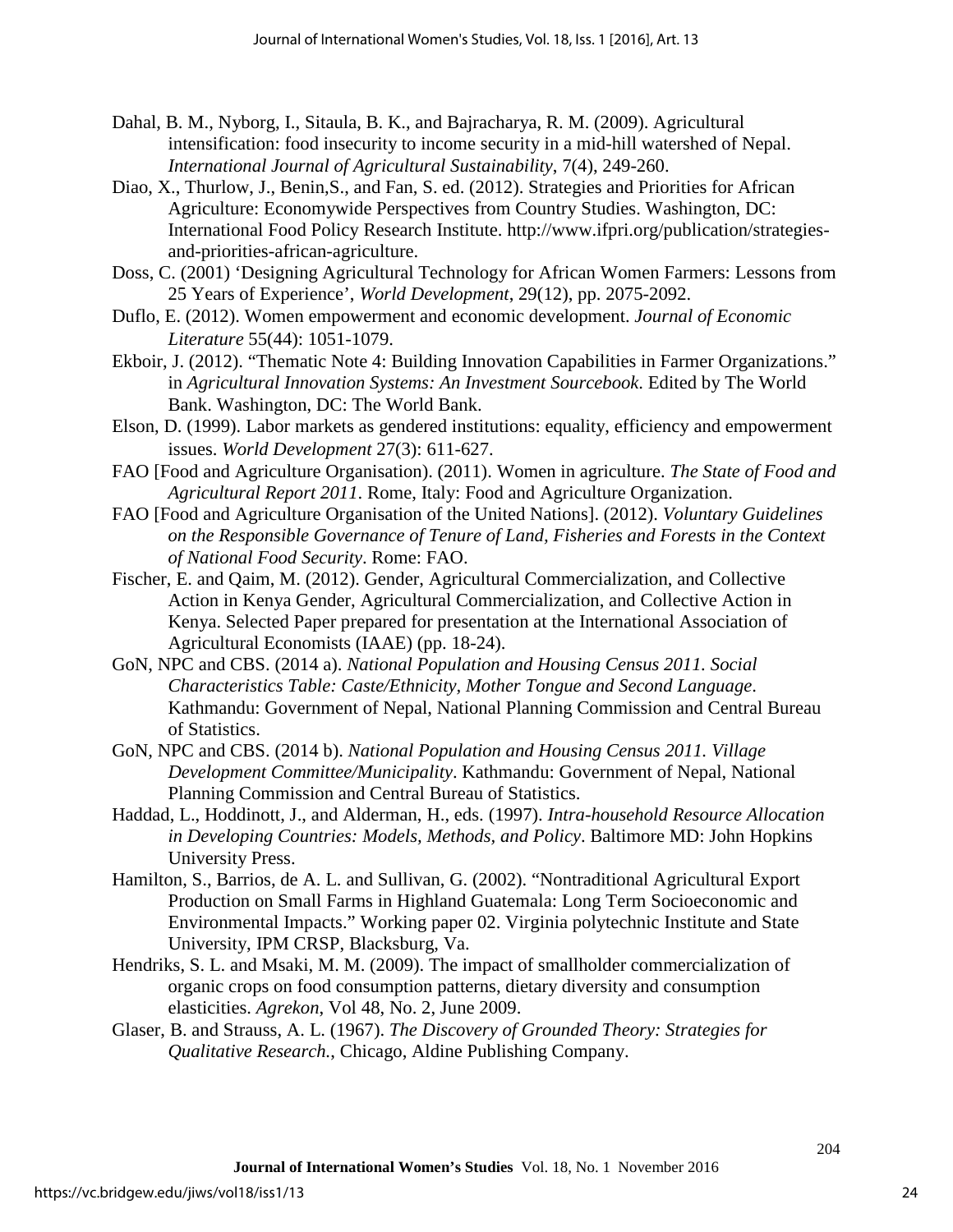- GoN [Government of Nepal]. (2009). *Report on the Nepal Labor Force Survey 2008*. Government of Nepal, Central Bureau of Statistics. Nepal. [www.cbs.gov.np/Surveys/NLFS-2008%20Report.pdf.](http://www.cbs.gov.np/Surveys/NLFS-2008%20Report.pdf)
- Gautam, Y. (2011). Food Security in the Context of Agricultural Commercialization in Ilam, East Nepal. (M. Phil. Thesis), University of Bergen.
- IICA [Inter-American Institute for Cooperation on Agriculture]. (2014). "Innovation in Agriculture: A Key Process for Sustainable Development". Institutional position paper, San Jose: Inter-American Institute for Cooperation on Agriculture.
- Kabeer, N. (2007). Marriage, motherhood and masculinity in the global economy: reconfigurations of personal and economic life. *IDS Working Papers* (290).
- Kabeer, N. (2012). Women's economic empowerment and inclusive growth: labor markets and enterprise development. SIG Working Paper.
- Kirsten, J., Mapila, M., Okello, J. and De, S. (2012) 'Managing agricultural commercialization for inclusive growth in Sub-Saharan Africa', Policy research paper 1. Washington DC: The Global Development Network.
- Koopman, J. (1993). "The Hidden Roots of the African Food Problem: Looking within the Rural Household." In *Women's Work in the World Economy*, ed. Nancy Folbre, Barbara Bergmann, Bina Agarwal and Maria Floro, 82-103. New York: New York University Press.
- Lilja, N. and Sanders, J. (1998). 'Welfare Impacts of Technological Change on Women in Southern Mali', *Agricultural Economics*, 19, 73-79.
- Li, T. M. (2011). Centering Labor in the Land Grab Debate. *The Journal of Peasant Studies* 38(2), 281-298.
- Mahon, R. (2011). *Feminist ethics and social policy: towards a new global political economy of care*. Vancouver, UBC Press.
- Mertens, D. M. (2015). *Research and Evaluation in education and psychology* (4th ed.). New Delhi: Sage.
- MoAD. [Ministry Agricultural Development]. (2014). *Statistical Information on Nepalese Agriculture*. Ministry of Agricultural Development. Nepal.
- MoAC. [Ministry of Agriculture and Cooperatives]. (2009). *Selected Indicators of Nepalese Agriculture and Population*. Ministry of Agriculture and Cooperatives. Nepal.
- Njuki, J., Kaaria, S., Chamunorwa, A. and Chiuri, W. (2011). Linking Smallholder Farmers to Markets, Gender and Intra-Household Dynamics: Does the Choice of Commodity Matter? *European Journal of Development Research*, 23(3), 426-443. doi:10.1057/ejdr.2011.8
- Okonya, J. S., Syndikus, K. and Kroschel, J. (2013). Farmers' Perception of and Coping Strategies to Climate Change: Evidence From Six Agro-Ecological Zones of Uganda. *Journal of Agricultural Science*, 5(8), 252-263. http://doi.org/10.5539/jas.v5n8p252
- Oluwatusin, F. M. (2014). The Perception of and Adaptation to Climate Change among Cocoa Farm Households in Ondo State, Nigeria. **Academic Journal of Interdisciplinary Studies**, 3(1), 147-156. http://doi.org/10.5901/ajis.2014.v3n1p147
- Omiti, J.M., Otieno, D.J., McCullough, E and Nyanamba, T. (2007). Strategies to promote market oriented smallholder Agriculture in Developing countries. A case of Kenya. *AEE Conference Proceedings*. 2007; 259-264.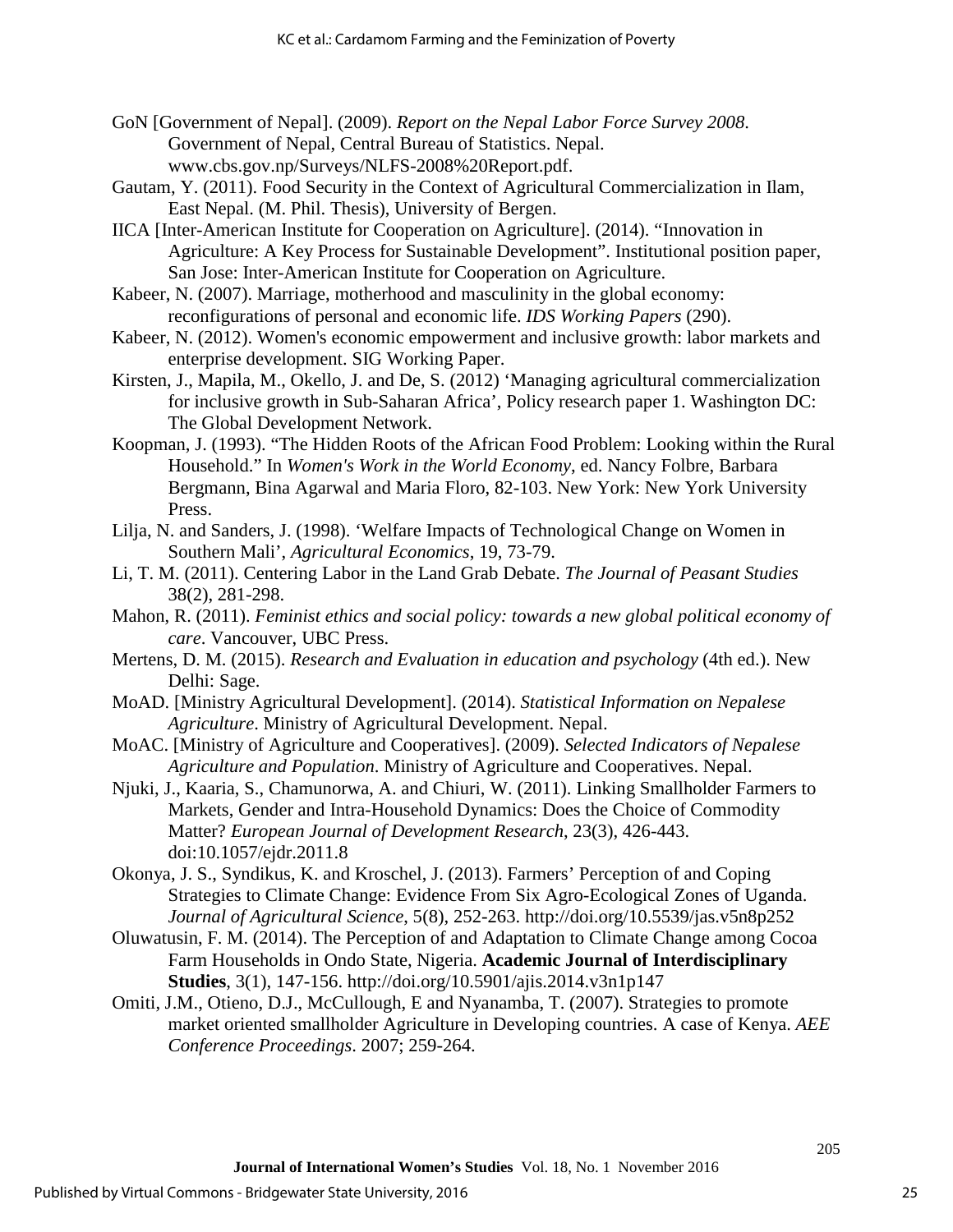- Omosa, M. (2002). "Export Horticulture and livelihood Strategies: A Focus on the opportunities and Constraints Facing Smallholder Farmers in Kenya." Working paper. University of East Anglia, Norwich, UK.
- Oyekale, A. S. and Oladele, O. I. (2012). Determinants of Climate Change Adaptation Among Cocoa Farmers in Southwest Nigeria. APRN Journal of Science and Technology, 2(Special Issue), 154-168.
- Pathak, A. (2014). Value chain Analysis of Amomum Subulatum (Alainchi) in MSFP Lot 1 Districts. Forest Action Nepal.
- Quisumbing, A., Payongayong, E., and Otsuka, K. (2004). "Are Wealth Transfers Biased Against Girls? Gender Differences in Land Inheritance and Schooling Investment in Ghana's Western Region". IFPRI, FCND Discussion Paper 186.
- Quisumbing, A. (2003). *Household decisions, gender, and development: a synthesis of recent research*. Washington, D.C., International Food Policy Research Institute (IFPRI).
- Randolph, S. and Rickie, S. (1988). "Constraints to Agricultural Production in Africa: A Survey of Female Farmers in the Ruhengeri Prefecture of Rwanda". *Studies in Comparative International Development*, 23 (3), 78-98.
- Razavi, S., Arza, C., Braunstein, E., Cook, S. and Goulding, K. (2012). Gendered Impacts of Globalization. Employment and Social protection. Gender and Development, Paper Number 3. Geneva, UNRISD, United Nations Research Institute for Social Development.
- Sharma, S. (1997). Agricultural transformation processes in the mountains of Nepal: Empirical evidence from Ilam District. International Centre for Integrated Mountain Development (ICIMOD).
- Scoones, I. (2005). Sustainable rural livelihoods. A framework for analysis. *IDS Working Paper* (72).
- Sen, A K. (1975). *Employment, technology and development*. London, Clarendon Press.
- Simmons, P. (2003). *Overview of Smallholder Contract Farming in Developing Countries*. University of New England, Australia.
- Sinha, N. Raju, D. and Morrison, A.R. (2007). Gender Equality, Poverty and Economic Growth. World Bank Policy Research Working Paper No. 4349.
- Smith, N. and Mpedi, L. G. (2011). Decent work and domestic workers in South Africa. *International Journal of Comparative Labor Law Industrial Relations* 27 (3): 315-334.
- Subedi, M. (2010). Caste System: Theories and Practices in Nepal. *Himalayan Journal of Sociology & Anthropology*. IV: 134-159.
- von Braun, J. and Webb, P. (1989) 'The impact of new crop technology on the agricultural division of labor in a West African setting', *Economic Development and Cultural Change*, 37(3), pp. 513-534.
- WDR. (2008). Agriculture for Development. *World Development Report 2008*. World Bank.
- WB. [World Bank]. (2008). *Agriculture for Development*. The World Bank Washington, DC.
- WB, FAO and IFAD. (2009). *Gender in Agriculture Sourcebook*. World Bank, Food and Agriculture Organization and the International Fund for Agricultural Development, 170- 177.
- WB. [World Bank]. (2015). Female headed households (% of households with a female head). Retrieved from<http://data.worldbank.org/indicator/SP.HOU.FEMA.ZS>on May 12, 2016.
- WDR. (2012). Gender equality and development. *World development report*. Washington, World Bank.